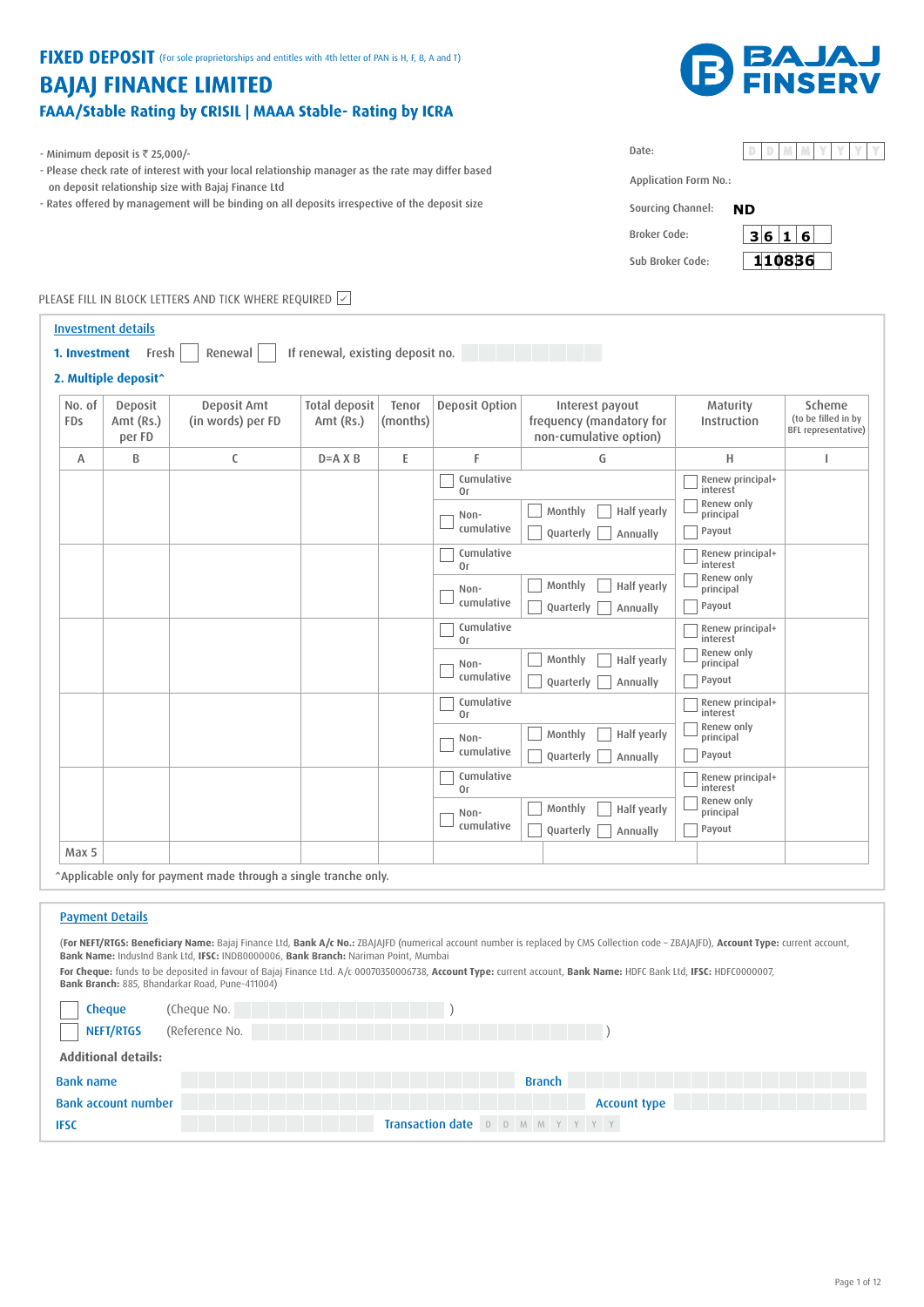| <b>Applicant details</b>                     |                                                                                                                 |                                                                                              |                                                                                                                                                              |
|----------------------------------------------|-----------------------------------------------------------------------------------------------------------------|----------------------------------------------------------------------------------------------|--------------------------------------------------------------------------------------------------------------------------------------------------------------|
| <b>Type of applicant</b>                     | <b>HUF</b><br>Trust<br>Others (please specify)                                                                  | Sole proprietorship<br>Partnership                                                           | <b>LLP</b><br><b>Body of Individuals</b>                                                                                                                     |
| <b>Name</b>                                  | $F \quad I \quad R \quad S \quad T$                                                                             | M I D D L E                                                                                  | L A S T                                                                                                                                                      |
| <b>Date of Incorporation D D M M Y Y Y Y</b> | Landline                                                                                                        | S T D                                                                                        | <b>PAN</b>                                                                                                                                                   |
| / Registration                               |                                                                                                                 |                                                                                              |                                                                                                                                                              |
| <b>Correspondence Address</b>                |                                                                                                                 |                                                                                              |                                                                                                                                                              |
|                                              |                                                                                                                 |                                                                                              | Pin                                                                                                                                                          |
| City                                         |                                                                                                                 | <b>State</b>                                                                                 |                                                                                                                                                              |
| <b>Registered Address</b>                    |                                                                                                                 |                                                                                              |                                                                                                                                                              |
|                                              |                                                                                                                 |                                                                                              | Pin                                                                                                                                                          |
| City<br>Email                                |                                                                                                                 | <b>State</b>                                                                                 |                                                                                                                                                              |
|                                              |                                                                                                                 |                                                                                              |                                                                                                                                                              |
|                                              | Authorised Signatory/ Karta/ Trustees/ Power of Attorney Holder Details                                         |                                                                                              |                                                                                                                                                              |
| 1) Name                                      | F I R S T                                                                                                       | M I D D L E                                                                                  | L A S T                                                                                                                                                      |
| <b>Mobile</b>                                | <b>Email</b>                                                                                                    |                                                                                              | <b>Residential Status: Resident</b><br><b>NRI</b>                                                                                                            |
| <b>Designation</b>                           |                                                                                                                 |                                                                                              | Date of birth D D M M                                                                                                                                        |
| <b>CKYCR No./ KIN</b>                        |                                                                                                                 | PAN/Form 60 (in absence of allotment of PAN) (mandatory)                                     |                                                                                                                                                              |
| 2) Name                                      | F I R S T                                                                                                       | M I D D L E                                                                                  | L A S T                                                                                                                                                      |
| <b>Mobile</b>                                | Email                                                                                                           |                                                                                              | Residential Status: Resident                                                                                                                                 |
| <b>Designation</b>                           |                                                                                                                 |                                                                                              | Date of birth D D M M                                                                                                                                        |
| <b>CKYCR No./ KIN</b>                        |                                                                                                                 | PAN/Form 60 (in absence of allotment of PAN) (mandatory)                                     |                                                                                                                                                              |
| 3) Name                                      | S                                                                                                               | M I D D L E                                                                                  | L A S T                                                                                                                                                      |
| <b>Mobile</b>                                | Email                                                                                                           |                                                                                              | <b>Residential Status: Resident</b><br><b>NRI</b>                                                                                                            |
| <b>Designation</b>                           |                                                                                                                 |                                                                                              | Date of birth D D M M                                                                                                                                        |
| <b>CKYCR No./ KIN</b>                        |                                                                                                                 | PAN/Form 60 (in absence of allotment of PAN) (mandatory)                                     |                                                                                                                                                              |
|                                              | Please fill in attached KYC form if not filled earlier or in case of change in previously submitted information |                                                                                              |                                                                                                                                                              |
|                                              | For sole proprietorships only - Nomination to Deposit: Form DA 1: u/s 45 QB of RBI Act 1934                     |                                                                                              |                                                                                                                                                              |
|                                              |                                                                                                                 |                                                                                              | I/We above named depositors at current address in your records, nominate the following person to whom in the event of my/our/minor's death                   |
|                                              | the amount of this deposit may be returned by Bajaj Finance Limited:                                            |                                                                                              |                                                                                                                                                              |
| "Name & Address of the Nominee<br>1.         |                                                                                                                 |                                                                                              |                                                                                                                                                              |
|                                              |                                                                                                                 | Relationship with depositor                                                                  |                                                                                                                                                              |
|                                              | Please enter Date of Birth of the Nominee in DD/MM/YYYY                                                         | D D M M Y Y Y Y                                                                              |                                                                                                                                                              |
|                                              | 2. *As the Nominee is minor on this date, I/We appoint (Name, address and age of guardian)                      |                                                                                              |                                                                                                                                                              |
|                                              |                                                                                                                 |                                                                                              | to receive amount of the said deposit                                                                                                                        |
|                                              | Signature/thumb impression of all applicants with date:                                                         | on behalf of the nominee in event of my/our/minor's death during the minority of the nominee |                                                                                                                                                              |
|                                              |                                                                                                                 |                                                                                              |                                                                                                                                                              |
| Mandatory                                    |                                                                                                                 | Mandatory for second applicant                                                               | Mandatory for third applicant                                                                                                                                |
| First Applicant                              |                                                                                                                 | Second Applicant                                                                             | Third Applicant                                                                                                                                              |
|                                              |                                                                                                                 |                                                                                              |                                                                                                                                                              |
|                                              |                                                                                                                 |                                                                                              |                                                                                                                                                              |
| *Two Witnesses Name & Signature              | 1.                                                                                                              |                                                                                              | *Witness required in case if thumb impression is affixed by Applicant(s), Name of nominee should be same as that appearing on valid ID Proof of the nominee. |
|                                              |                                                                                                                 |                                                                                              |                                                                                                                                                              |
| signature and employee code                  |                                                                                                                 |                                                                                              |                                                                                                                                                              |
| of sourcing employee                         |                                                                                                                 |                                                                                              |                                                                                                                                                              |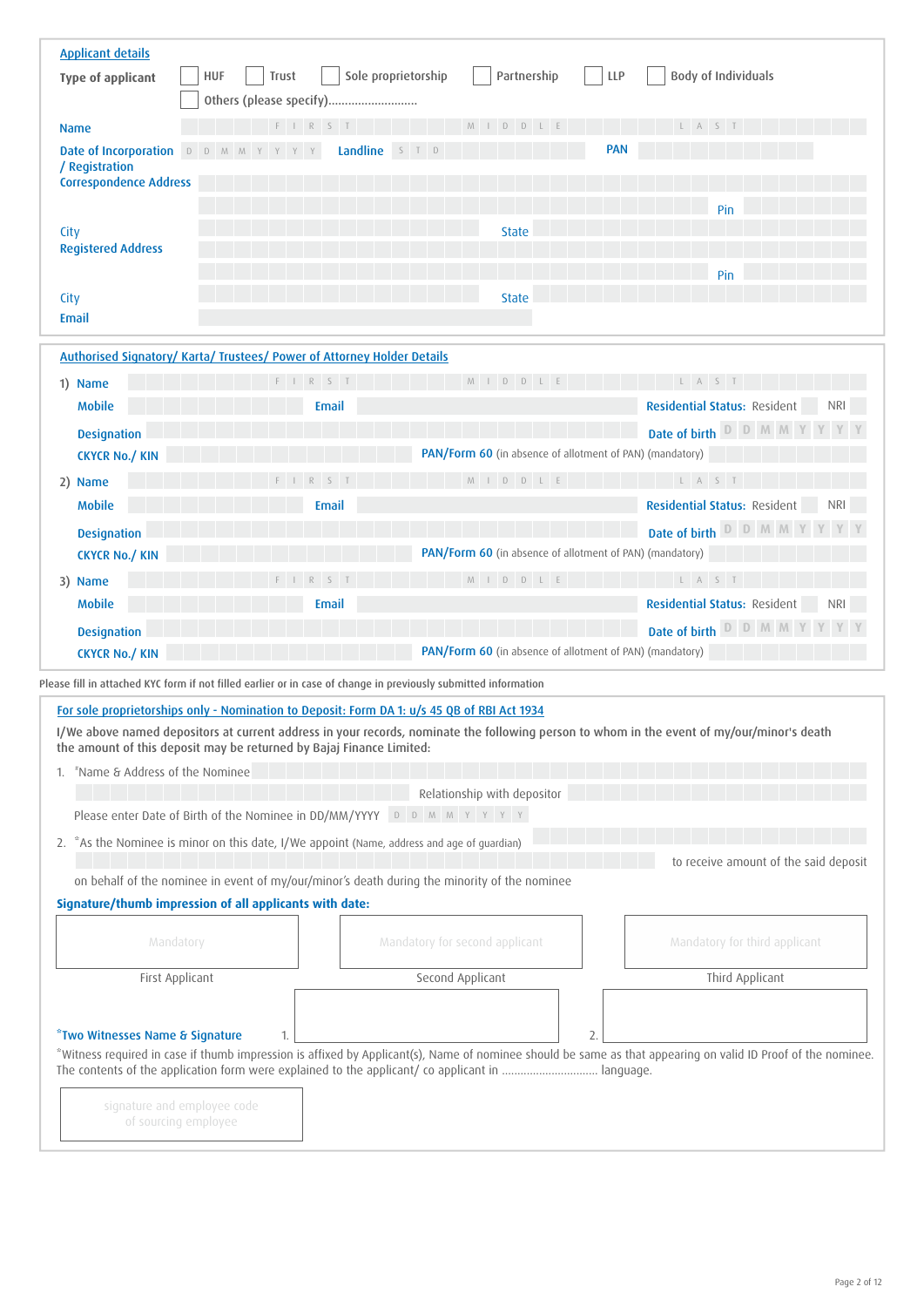## Applicants' Consent and Confirmation

| as per the KYC form submitted separately.<br>I have read and understood the BFL WhatsApp Terms and Conditions available at http://bit.ly/2tf2rHH and I hereby expressly consent to receive |                                | I/We hereby state that all particulars, information and details provided above together with documents submitted to Bajaj Finance Limited ("BFL") are true, correct and up to<br>date and I/We am/are obliged to keep BFL immediately updated of any change in the information provided by me in this Application Form. I/We hereby authorize BFL to pay<br>the interest and Deposit amount upon maturity or upon the payment frequency selected by me/us, as the case may be, using the available online banking payment system, to<br>the bank account stated by me/us in this Application or into such other bank account as may be instructed by me/us (jointly) in writing to BFL during the term of the Deposit.<br>I/We state that the amount being deposited is not out of borrowed funds or funds acquired by accepting deposits from any other person or through any illegal or wrongful<br>means. I/We confirm that I/we have read and understood the detailed terms and conditions annexed to this Application including the interest rate and other charges, the<br>financials and other statements/particulars/representations furnished by BFL and after careful consideration, I/we am/are making the deposit with the BFL at my/our own risk<br>and volition. I/We state that the first named depositor mentioned in this application should be treated as the payee for the purpose of deduction of tax, under Section 194<br>A/195 of the Income Tax Act, 1961, as may be applicable. I/We agree that any and all information provided by me/us in this application or through separate KYC form or<br>previosly submitted KYC, all deposit(s) held by me/us with BFL may be disclosed by BFL to any statutory/regulatory authorities as and when required and to provide any<br>additional document and/or information as may be prescribed by BFL/said authorities in relation to this application. I/we agree that in case of joint fixed deposit with a<br>survivorship clause, in the event of death of one of the depositors, BFL shall be discharged by paying the Fixed Deposit proceeds prematurely to the survivor/s on request. I/We<br>further affirm that the payment of proceeds of such deposits to either one of us represents a valid discharge of the BFL's liability. The FATCA/CRS declaration will be considered |
|--------------------------------------------------------------------------------------------------------------------------------------------------------------------------------------------|--------------------------------|----------------------------------------------------------------------------------------------------------------------------------------------------------------------------------------------------------------------------------------------------------------------------------------------------------------------------------------------------------------------------------------------------------------------------------------------------------------------------------------------------------------------------------------------------------------------------------------------------------------------------------------------------------------------------------------------------------------------------------------------------------------------------------------------------------------------------------------------------------------------------------------------------------------------------------------------------------------------------------------------------------------------------------------------------------------------------------------------------------------------------------------------------------------------------------------------------------------------------------------------------------------------------------------------------------------------------------------------------------------------------------------------------------------------------------------------------------------------------------------------------------------------------------------------------------------------------------------------------------------------------------------------------------------------------------------------------------------------------------------------------------------------------------------------------------------------------------------------------------------------------------------------------------------------------------------------------------------------------------------------------------------------------------------------------------------------------------------------------------------------------------------------------------------------------------------------------------------------------------------------------------------------------------------------------------------------------------------------------------|
| Bajaj Finance Limited relationship related important updates on WhatsApp.                                                                                                                  |                                |                                                                                                                                                                                                                                                                                                                                                                                                                                                                                                                                                                                                                                                                                                                                                                                                                                                                                                                                                                                                                                                                                                                                                                                                                                                                                                                                                                                                                                                                                                                                                                                                                                                                                                                                                                                                                                                                                                                                                                                                                                                                                                                                                                                                                                                                                                                                                          |
| Signature/thumb impression of all applicants with date:                                                                                                                                    |                                |                                                                                                                                                                                                                                                                                                                                                                                                                                                                                                                                                                                                                                                                                                                                                                                                                                                                                                                                                                                                                                                                                                                                                                                                                                                                                                                                                                                                                                                                                                                                                                                                                                                                                                                                                                                                                                                                                                                                                                                                                                                                                                                                                                                                                                                                                                                                                          |
| Mandatory                                                                                                                                                                                  | Mandatory for second applicant | Mandatory for third applicant                                                                                                                                                                                                                                                                                                                                                                                                                                                                                                                                                                                                                                                                                                                                                                                                                                                                                                                                                                                                                                                                                                                                                                                                                                                                                                                                                                                                                                                                                                                                                                                                                                                                                                                                                                                                                                                                                                                                                                                                                                                                                                                                                                                                                                                                                                                            |
| First Applicant                                                                                                                                                                            | Second Applicant               | Third Applicant                                                                                                                                                                                                                                                                                                                                                                                                                                                                                                                                                                                                                                                                                                                                                                                                                                                                                                                                                                                                                                                                                                                                                                                                                                                                                                                                                                                                                                                                                                                                                                                                                                                                                                                                                                                                                                                                                                                                                                                                                                                                                                                                                                                                                                                                                                                                          |

## \*Two Witnesses Name & Signature

\*Witness required in case if thumb impression is affixed by Applicant(s), Name of nominee should be same as that appearing on valid ID Proof of the nominee. The contents of the application form were explained to the applicant/ co applicant in ............................... language.

 $1. \vert$  2.

| signature and employee code |  |  |
|-----------------------------|--|--|
| of sourcing employee        |  |  |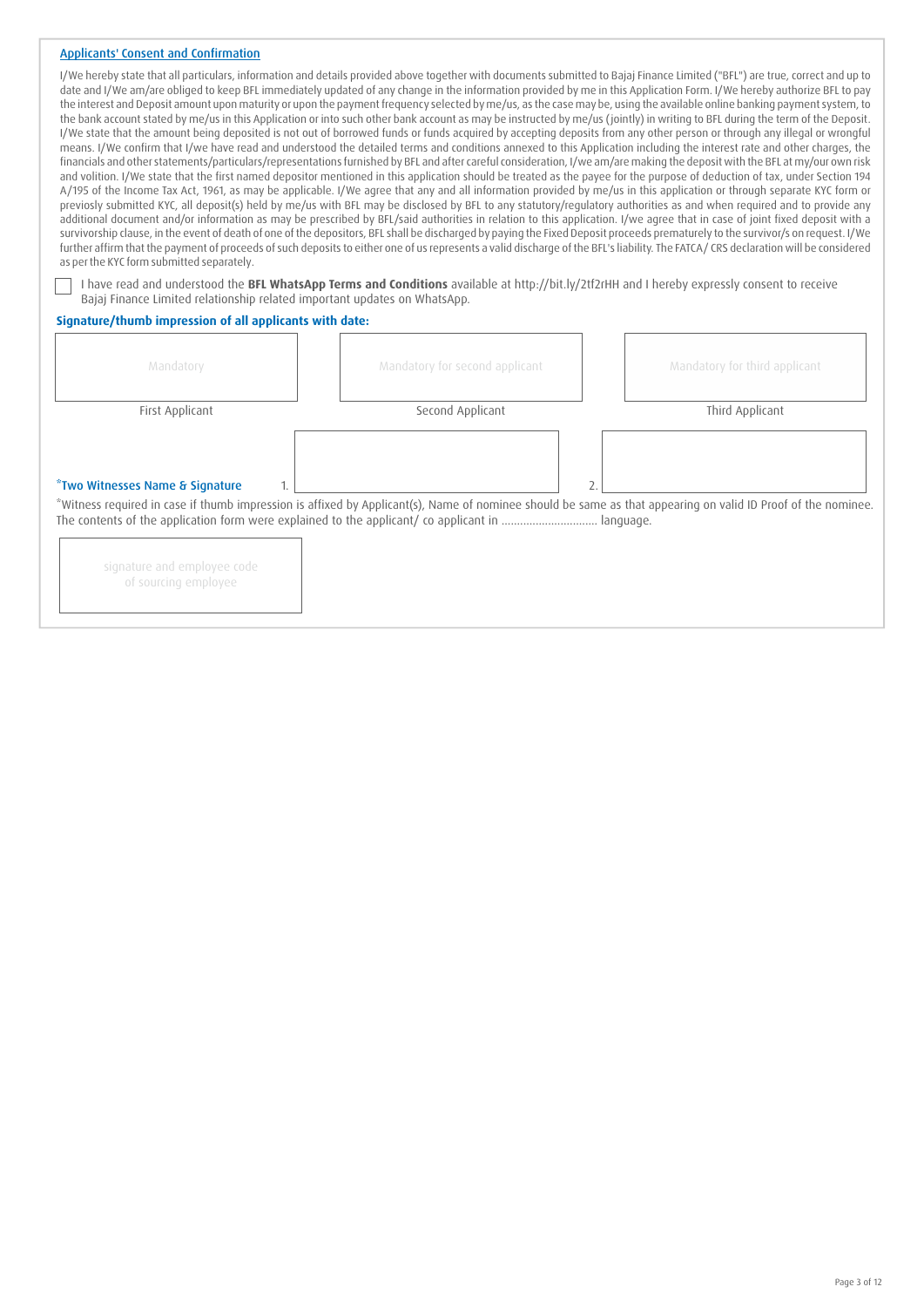- 
- 
- 
- 
- 
- 1. **ACCEPIANCES**<br>
(i) Bajaj Finance Limited (hereinalter referred to as the **'Company**/'BFL') shall accept fixed deposit (**"Deposit**") at its sole and absolute discretion and subject to the terms and conditions contained
- 

#### **2. JOINTDEPOSITS:**

- 
- (1) Application may be made in joint names subject to a maximum of three applicants. The Depositivill be opened in joint names subject to the eligibity criterial original requirest in the eligibity carrelation that all th

- 
- **3. FIXEO DEPOSIT RECEIPTS**<br>
(I) Fixed Deposit: Receipts ("FDR") will be couriered to the depositor(s) within a period of three weeks from the date of Deposit.<br>
(ii) In case of change in KY documents/ status of any of the
- 
- 

#### **4. INTEREST:**

- () Individual applicants or primary applicants falling under special category of Senior citizens (i.e. persons more than 60 years of age, subject to prototion of proceology will be eligible for additional interests at th
- 
- p.a. on Deposit amount of upto `5 (five) crore. The applicant will be eligible for only one of the above-mentioned benefits per deposit transaction
- Incompositor (s) (individual depositor only and does not include entities) intending to renew the FDR upon maturity will be eligible for<br>(III) Depositor (s) (individual depositor only and does not include entities) intendi
- additional rate of upto 0.10% p.a. for deposit size up to ₹ 5 Crore. Additional rate of interest will be over and above the applicable rate of<br>interesty/craft rate. In case of online renewal, only renewal benefit will be a
- 
- a. In case of non-cumulative Deposits:
- 1. Monthly interest payments: Last date of month
- 2. Quarterly interest payments: 31st March, 30th June, 30th September and 31st December
- 3. Half yearlyinterest payments: 31st March and 30th September 4. Annual interest payments: 31st March
- 
- b. In case of Cumulative Deposits: Date of maturity of the Deposit<br>- Interest for part period (i.e. other than complete month/quarter/half year/year) under Non-Cumulative Deposit Schemes will be<br>- calculated from the date date.
- d. Interest calculation methodology
	- 1. Forthe purpose of interest calculation, calendaryearis taken to consist of 366 days in a leap yearand 365 days in a non-leap year.
	- 2. E.g. FD of Rs. 10 lakhs booked on 15-Apr-2020 forTenor1 year@10% per annum Interest from 15-Apr-2020 till 31-12-2020, will be calculated as:10 lakhsx10%x261/366 days = Rs.71311
- Interest from 01-Jan-2021 till 14-Apr-2021 will be calculated as:10lakhsx10%x104/365 days = Rs. 28493/- e. Payment of maturity proceeds on holiday
- 1. If maturity falls on a banking holiday, then interest will be paid the next banking working day. The additional interest for the time period will be calculated on maturityvalue and not principal value 2. In respect of a term deposit maturing for payment on a Sunday or a holiday or a non-business working day, Bajaj Finance would pay
- 
- interest at the originally contacted rate for the Sunday / holiday / non-business working day, interventing between the date of payment of the proceeds of the deposit on the succeding working day,<br>(v) Once the application
- Application, within 10 (ten) days of the receipt of intimation by the Company from its bank about such rejection<br>(vii) Customer may be offered an additional interest rate on a case to case basis (within the scope of Regula
- BFL management. (viii) Forfunds received byBFL on or after12 May 2021, newrates will be applicable.

- **5. NOMINATION:**<br>(1) Nomination fa (I) Nomination facility is available to the applicants. For availing the nomination facility, the applicant(s) is/are required to furnish the nominee<br>details in this application form or applicant will be required to submit "Form DA1" is available in the branches of the Company & Company's website at https://www.bajajfinserv.in/ fixedagreements-termsand-<br>conditions ("**Website**"). Nomination made by the depositor/applicant(s) in the manner pre
- the joint depositor/applicant(s). (ii) Upon request of the depositor(s), the Company will arrange to send forms for cancellation of nomination (Form DA 2) and variation of nomination (Form DA3).<br>Where there is no nomin
- (iii) Where there is no nomination made by the depositor, either the Indian Court's order/ judgement/ decree will be obtained (as the case may be), directing BFL to pay the deposit to the legal heir.

## **6. PAYMENT AND RENEWAL OF DEPOSIT**<br>(1) Payments on account of interest and

- (I) Payments on account of interest and redemption of the Deposit, will be made in the bank account mentioned in the Application or such other bank account intimated by the deposit holder(s) (jointly, if applicationely acc
- prescribed period before the date of maturity. The payment will be made through NEFT/RTGS and cheque (in case of rejection of transfer by<br>NEFT/ RTGS), to the bank account of the depositor mentioned in the Application.
- (iii) In the event of death of the sole depositor and/or all the joint depositors, all payment(s) in relation to the Deposit including interest thereon

- will be mache to the nominoe appointed by the depositor(s) on production of proof of identity and on execution of social contents as interest there on the event there is no nomination by the sole depositor, the Deposit amo
- 

#### **7. PREMATURE WITHDRAWAL:**

- 
- () Premature withdrawal is permitted for either one or more deposite provided the FD has completed more than 3 months from the date of<br>
(II) Arequest form for permature withdrawal will have to be given by depositing the Da
- 
- 
- 

#### **8. LOAN AGAINSTPUBLIC DEPOSIT:**

"Loan against the public deposit" facility may be provided to depositors against the Deposit(s) placed with the Company, subject to fulfilment<br>by depositor(s) of the eligibility criteria and other conditions, as may be pre

### **9. OTHER TERMS**<br>(1) **Income-tax**

- Income-tax, wherever applicable, will be deducted at source on the Deposit in accordance with Section 194-A of the Income Tax Act, 1961)<br>except where appropriate Certificate/form as prescribed under the Income Tax Act, 196 application form) is furnished to Company's registered office at least 2 (two) months prior to the due date of paymeth of interest. At present tax is deductible if the aggregate amount of interest paid or payable during th will have to submit separate Form 15G/H.
- ii) TDS is applied on aggregate interest income earned by the customer and can be adjusted against interest income of any fixed deposits, which may not be proportionate to interest income on specific fixed deposit. Wherever such adjustment is carried out against cumulative fixed deposit, the interest reinvested is post 105 recovery. Therefore, the maturity a
- 
- 
- (vi) In the event of death of any of the piont depositors, any modification in the names of the deposit holders appearing on the FDR and/or change in the bank account where interest and/or matuity proceeds are to be credi
- 
- (viii) Any change in the address, email ID, bank account etc., mentioned in the Application shall be effected by the Company only on the basis of
- 
- 
- written instruction signed by all the concerned deposit holder(s).<br>The Company reserves the right to alter, amend or delete any or all the conditions stipulated above or to vary them in special cases or to<br>accept Deposits various communication channels, such as, telephone, calls/SMS/bitly/bots/emails/post etc., irrespective of rejection of this Application.<br>(xiii) Requests related to any change in bank details should reach us at least 7 day

### **10. HOW TO APPLY**<br>(1) **Applicant(s)**

- (I) Applicant(s) are requested to go through the terms and conditions as mentioned above. These terms and conditions form part of the
- 
- Application.<br>The atached deposit application form should be duly filled and signed by the applicant(s). The amount should be deposited only by online<br>transfer or by a CTS compliant account payee cheque drawn in favour of ' account, Bank Name: IndusInd Bank Ltd, IFSC: INDB0000006, Bank branch: Nariman Point, Mumbai. Applications can also be made online<br>by visiting HYPERLINK "http://www.bajajfinserv.in/fixed-deposit" or any of our affiliated p by visituity interactivic interaction about our affiliated partner websites, write to us at fd@bajajfinserv.in or call us on<br>For any investment queries or information about our affiliated partner websites, write to us at f

- +91 86980010101<br>(iv) Intoduction of all the applicants is compulsory. Such introduction may be by any one of the following methods:<br>(a) The applicant can also obtain introduction from any other fixed deposit holder with BF
	-

- 1**1. IMPORTANT INFORMATION**<br>(I) In the event of non-repayment of the Deposit or part thereof as per the terms and conditions of such Deposit, the depositor may approach<br>(I) In the event of nomeny Law Tribunal, Mumbai Bench Maharashtra 400001.
- munumanture woods.<br>(ii) In case of any deficiency by the Company in servicing its Deposit, the depositor may approach the National Consumers Disputes Redressal<br>Forum the State Level Consumers Disputes Redressal Forum or th Forum, the State Level Consumers Disputes Redressal Forum orthe District Level Consumers Disputes Redressal Forum forrelief.

 $3$ Application Number **Provisional Receipt** Name of Applicant Cheque (Cheque no. Amount (insert total amount in case of multi deposit) INR Bank name Account type Branch\_\_\_\_\_\_\_\_\_\_\_\_\_\_\_\_\_\_\_\_\_\_\_\_\_\_\_\_\_\_\_\_\_\_\_\_\_\_\_\_\_\_\_\_\_\_ Transaction date Bank account number IFSC \_\_\_\_\_\_\_\_\_\_\_\_\_\_\_\_\_\_\_\_\_\_\_\_\_\_\_\_\_\_\_\_\_\_\_ Reference No. (Applicable for deposit amount electronically transferred through Net banking) **Deposit details:** Tenor 1) \_\_\_\_\_\_\_\_\_Months 2) \_\_\_\_\_\_\_\_\_Months 3) \_\_\_\_\_\_\_\_\_Months 4) \_\_\_\_\_\_\_\_\_Months 5) \_\_\_\_\_\_\_\_\_Months ROI  $1)$   $\frac{0}{0}$ 2) \_\_\_\_\_\_\_\_\_%  $3)$   $\frac{0}{0}$  $4)$   $\frac{0}{0}$  $5)$ Write to us at **wecare@bajajfinserv.in** or call our IVR on **8698 01 01 01** For BAIAI FINANCE LTD -------------------------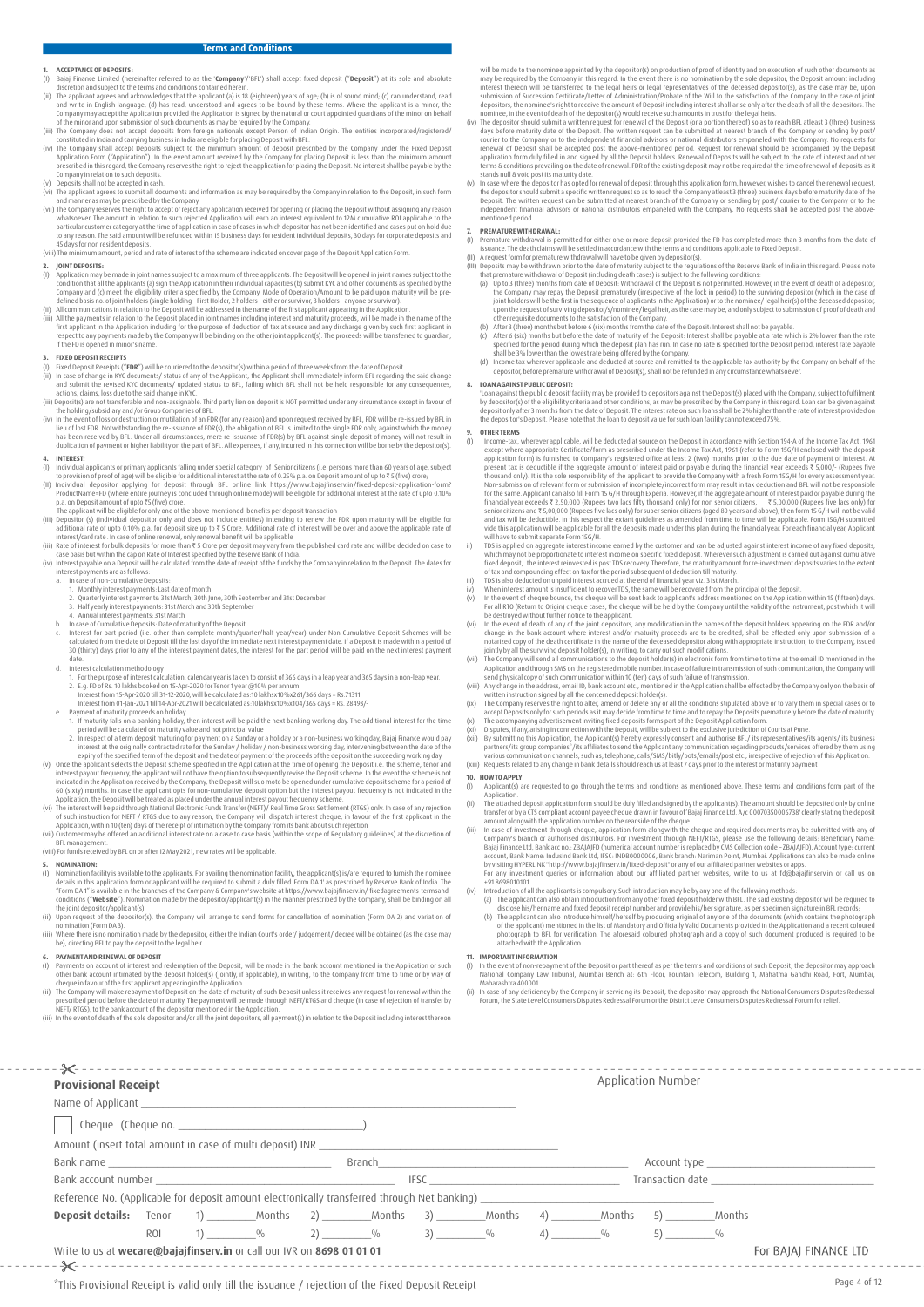# **BAJAJ FINANCE LIMITED** CIN-L65910MH1987PLC042961

Registered Office: Akurdi, Pune 411 035

Corporate Office: 4th Floor, Bajaj Finsery Corporate Office, Off Pune-Ahmednagar Road, Viman Nagar, Pune 411 014

### FIXED DEPOSIT SCHEMES

'FAAA/Stable' rating by CRISIL AND 'MAAA (Stable)' rating by ICRA.'

The abovementioned ratings indicate highest degree of safety with regard to timely payment of interest and principal on the instrument.

#### **Annualised rate of Interest per annum valid up to** `**5 Crores per deposit (w.e.f. May 12, 2021)**

|                 | <b>Minimum</b>   |                   |                |                  | <b>Non-Cumulative</b> |        |
|-----------------|------------------|-------------------|----------------|------------------|-----------------------|--------|
| Tenor in months | deposit (in Rs.) | <b>Cumulative</b> | <b>Monthly</b> | <b>Ouarterly</b> | <b>Half Yearly</b>    | Annual |
| $12 - 23$       |                  | 5.65%             | 5.51%          | 5.53%            | 5.57%                 | 5.65%  |
| $24 - 35$       | 25,000           | 6.10%             | 5.94%          | 5.97%            | 6.01%                 | 6.10%  |
| $36 - 60$       |                  | 6.50%             | 6.31%          | 6.35%            | 6.40%                 | 6.50%  |

 $(1n)$ 

Roy  $($ In

#### a) Minimum deposit size is as specified above.

- b)(I) Individual depositor or primary depositor, falling under special category of Senior citizens (i.e. persons more than 60 years of age, subject to provision of proof of age) will be eligible for additional interest at
- (ii) Individual depositor applying for deposit through BFL online link)<br>https://www.bajajinserv.in/fixed-deposit-application-form?ProductName<br>FD (where entire journey is concluded through online mode) will be eligible<br>for ₹5 (five) crore;
- Depositor will be eligible for only **one** of the special category benefits mentioned above in point no.(b)(I) to (ii). c) Depositor(s) (individual depositors only and does not include entities) intending
- to renew the FDR upon maturity will be eligible for additional rate of upto 0.10%<br>p.a. for deposit size up to ₹5 Crore. Additional rate will be over and above the<br>applicable rate of interest/card rate. In case of online re
- d)Rate of interest for bulk deposits for more than  $\overline{55}$  Crore per deposit may vary
- from the published card rate and will be decided on case to case basis but within<br>the cap on Rate of Interest specified by the Reserve Bank of India.<br>e)In case of online application for FD, the FD will be booked upon actua
- 
- from date of booking of FD.<br>
1) The Company will make repayment of deposit on the date of maturity of such<br>
deposit unless it receives any request for renewal within the prescribed period<br>
before the date of maturity. The account of the depositormentioned in the deposit application form.
- g)The depositor(s) should submit a written request for renewal of the Deposit (or a<br>portion thereof) so as to reach BFL atleast 3 (three) business days before maturity<br>date of the Deposit. The written request can be submit the Company or sending by post/ courier to the Company or to the independent<br>financial advisors or national distributors empaneled with the Company. No<br>requests for renewal of Deposit shall be accepted post the above-menti renewal of deposits as it stands null & void post its maturity date.
- h)In case where the depositor(s) has opted for renewal of deposit through FD application form, however, wishes to cancel the renewal request, the depositor(s) should submit a specific written request so as to reach the Com distributors empaneled with the Company. No requests shall be accepted post the above-mentioned period. Particulars to be furnished as per the Non-Banking Financial Companies &

Miscellaneous Non-Banking Companies (Advertisement) Rules, 1977 as amended.

#### **A. Name of the Company: BAJAJ FINANCE LTD. B. Date of Incorporation: 25th March, 1987**

#### **C. Profits/Dividends:**

Profits of the Company before and after making provisions for tax, for the three financial years immediately preceding the date of the advertisement and the dividends declared by the Company in respect of the said years.

|                       |                            |                  | (₹in Crore)     |
|-----------------------|----------------------------|------------------|-----------------|
| <b>Financial Year</b> | <b>Profit (Standalone)</b> |                  | <b>Dividend</b> |
| ended on              | <b>Before Tax</b>          | <b>After Tax</b> | 0/6             |
| 31.03.2018            | 4.056.36                   | 2.646.70         | 200             |
| 31.03.2019            | 6.035.30                   | 3.890.34         | 300             |
| 31.03.2020            | 6.808.13                   | 4.881.12         | 500             |

**D. Brief particulars of the management of the Company:**

The Company is managed by the Managing Director, subject to the control and<br>supervision of the Board of Directors. The Managing Director is entrusted with<br>necessarypowersformanaging thebusiness.and.affairs.ofthe.Company.

|  |  | E. Names, addresses and occupations of Directors: |  |
|--|--|---------------------------------------------------|--|
|  |  |                                                   |  |

| <b>NAME</b>                                   | <b>ADDRESS</b>                                                                                              | <b>OCCUPATION</b> |
|-----------------------------------------------|-------------------------------------------------------------------------------------------------------------|-------------------|
| Shri Sanjiv Bajaj<br>(Chairman)               | Bajaj Vihar Colony, Mumbai-Pune Road,<br>Akurdi, Pune 411035.                                               | Industrialist     |
| Shri Rajeev Jain<br>(Managing Director)       | D-2, Ivy Glen, Marigold Premises,<br>Kalyani Nagar, Pune 411014.                                            | Service           |
| Shri Madhur Baiai<br>(Non-Executive Director) | Bungalow No. 3. Baiai Vihar Colony.<br>Mumbai-Pune Road, Akurdi,<br>Pune 411035.                            | Industrialist     |
| Shri Rajiv Bajaj<br>(Non-Executive Director)  | 34/35, Yog Koregaon Park, Lane No. 2,<br>Pune 411001.                                                       | Industrialist     |
| Shri Dipak Poddar<br>(Independent Director)   | 171, Brij Kutir, Rungta Lane, Off Nepean<br>Sea Road, Mumbai 400026.                                        | Industrialist     |
| Shri Ranian Sanghi<br>(Independent Director)  | Flat No. 21. Mistry Court. 4th Floor.<br>Dinshaw Vachha Road, Opp. CCI Club.<br>Churchgate, Mumbai 400 020. | <b>Business</b>   |

| <b>NAME</b>                                         | <b>ADDRESS</b>                                                                     | <b>OCCUPATION</b>        |
|-----------------------------------------------------|------------------------------------------------------------------------------------|--------------------------|
| Shri D J Balaji Rao<br>(Independent Director)       | D-103 Adarsh Residency, 47th Cross,<br>8th Block, Jayanagar,<br>Bangalore 560082.  | Professional             |
| Dr. Omkar Goswami<br>(Independent Director)         | E-121, Masjid Moth, First Floor, Greater<br>Kailash 3. New Delhi 110048.           | Fronomist                |
| Dr. Gita Piramal<br>(Independent Director)          | Piramal House, 61, Pochkhanwala Road,<br>Worli, Mumbai 400025.                     | <b>Business</b>          |
| Dr. Naushad Forbes<br>(Independent Director)        | 74 Koregaon Park, Lane No. 3,<br>Pune 411001                                       | <b>Business</b>          |
| Shri Anami Narayan<br>Rov<br>(Independent Director) | 62 Sagar Tarang, Khan Abdul Gaffar<br>Khan Road, Worli Sea Face,<br>Mumbai 400030. | Retired Civil<br>Servant |

| F. Summarised Financial Position of the Company (standalone) as appearing in               |               |               |  |  |
|--------------------------------------------------------------------------------------------|---------------|---------------|--|--|
| the two latest audited balance sheets:                                                     |               | (₹in Crore)   |  |  |
|                                                                                            | As at         | As at         |  |  |
|                                                                                            | 31 March 2020 | 31 March 2019 |  |  |
| <b>ASSETS</b>                                                                              |               |               |  |  |
| <b>Financial assets</b>                                                                    |               |               |  |  |
| Cash and cash equivalents                                                                  | 674.53        | 240.00        |  |  |
| Bank balances other than cash and cash                                                     | 4.83          | 1.69          |  |  |
| equivalents                                                                                |               |               |  |  |
| Derivative financial instruments                                                           | 171.76        |               |  |  |
| Trade receivables                                                                          | 867.18        | 805.38        |  |  |
| Loans                                                                                      | 1.13.417.08   | 95.181.26     |  |  |
| Investments                                                                                | 20,138.98     | 10.370.41     |  |  |
| Other financial assets                                                                     | 349.51        | 381.61        |  |  |
| <b>Total financial assets</b>                                                              | 1,35,623.87   | 1,06,980.35   |  |  |
| <b>Non-financial assets</b>                                                                |               |               |  |  |
| Current tax assets (net)                                                                   | 204.57        | 147.80        |  |  |
| Deferred tax assets (net)                                                                  | 847.61        | 660.83        |  |  |
| Property, plant and equipment                                                              | 1.016.16      | 495.84        |  |  |
| Intangible assets                                                                          | 211.98        | 158.49        |  |  |
| Other non-financial assets                                                                 | 99.38         | 56.56         |  |  |
| <b>Total non-financial assets</b>                                                          | 2,379.70      | 1,519.52      |  |  |
| <b>Total assets</b>                                                                        | 1,38,003.57   | 1,08,499.87   |  |  |
| <b>Liabilities</b><br><b>Financial liabilities</b><br>Payables                             |               |               |  |  |
| Trade payables                                                                             |               |               |  |  |
| -Total outstanding dues of micro enterprises<br>and small enterprises                      | 0.30          | 0.44          |  |  |
| -Total outstanding dues of creditors other than<br>micro enterprises and small enterprises | 636.76        | 547.25        |  |  |
| Other payables                                                                             |               |               |  |  |
| -Total outstanding dues of micro enterprises<br>and small enterprises                      |               |               |  |  |
| -Total outstanding dues of creditors other than<br>micro enterprises and small enterprises | 179.46        | 218.64        |  |  |
| Debt securities                                                                            | 41,713.77     | 39,048.97     |  |  |
| Borrowings (other than debt securities)                                                    | 36.923.32     | 29,970.67     |  |  |
| Deposits                                                                                   | 21,427.10     | 13,193.01     |  |  |
| Subordinated debts                                                                         | 4,141.75      | 4,139.07      |  |  |
| Other financial liabilities                                                                | 669.90        | 1,411.81      |  |  |
| <b>Total financial liabilities</b>                                                         | 105,692.36    | 88,529.86     |  |  |
| <b>Non-financial liabilities</b>                                                           |               |               |  |  |
| Current tax liabilities (net)                                                              | 52.10         | 22.37         |  |  |
| Provisions                                                                                 | 78.87         | 68.88         |  |  |
| Other non-financial liabilities                                                            | 367.03        | 315.13        |  |  |
| <b>Total non-financial liabilities</b>                                                     | 498.00        | 406.38        |  |  |
|                                                                                            |               |               |  |  |

| 31 March 2020 | 31 March 2019 |
|---------------|---------------|
| 223.15        | 245.19        |
| 6.22          | 5.45          |
|               |               |
| 0.32          | 0.32          |
| 0.24          | 0.24          |
|               |               |

**As at** 

**As at** 

# G. a) Amount which the Company can raise by way of Deposits as per Non<br>Banking Financial Companies Acceptance of Public Deposits (Reserve Bank)<br>Directions, 2016: ₹43,046.58 Crore

## **b) The aggregate of deposits actually held as on 31.03.2020:** `**21,427.10 Crore**

**H.** The aggregate dues from the facilities, both fund and non-fund based, extended to, the companies in the same group or other entities or business ventures in which the Director/Company are holding substantial interest

#### **J**. The Company declares as under

- i) The Company has complied with the provisions of the directions applicable to it.
- ii) The compliance with the directions does not imply that the repayment of Deposits is guaranteed by the Reserve Bank of India.
- iii) The deposits accepted by the Company are unsecured and rank pari passu with other unsecured liabilities.
- 
- 
- iv) The deposits solicited by the Company are not insured.<br>
The Theorem Scheme and the company as disclosed and the representations made in<br>
the deposit application form are true and correct. The Company and its Board of<br>

**K**. The deposits shall also be subject to the terms and conditions as per the deposit application form.

**L**. Deposits may be withdrawn prior to the date of maturity subject to the regulations of the Reserve Bank of India in this regard. Please note that premature withdrawal of Deposit (including death cases) is subject to the following conditions:

a) Upto 3 months from date of deposit: Withdrawal is not permitted

- b) After 3 months but before 6 months: Interest shall not be payable
- c) After 6 months but before the date of maturity: The rate of interest shall be 2%<br>lower than the rate specified for the period during which the scheme has run. In<br>case of no rate being specified for the deposit period, i
- **M**.The Business carried on by the Company and its subsidiaries with details of
- 
- branches or units if any:<br>branches or units if any:<br>1. Business carried on by the Company and its branches

1. Busines carried only the Compary and its banches:<br>
Providing consumer finance ranging from vehicle loans, consumer durable financing, personal loans, loan against property, Home Loans, consumer durable financing, small

|            | 2. Business carried on by the subsidiaries of the Company: |                                                                     |                                                |  |  |  |
|------------|------------------------------------------------------------|---------------------------------------------------------------------|------------------------------------------------|--|--|--|
| Sr.<br>No. | Name of subsidiary                                         | <b>Address of</b><br>registered office                              | <b>Activity</b>                                |  |  |  |
| 1.         | Bajaj Housing Finance<br><b>Limited</b>                    | Bajaj Auto Ltd complex,<br>Mumbai-Pune Road, Akurdi,<br>Pune 411035 | Housing Finance<br><b>Business</b>             |  |  |  |
| 2.         | Bajaj Financial<br>Securities Limited                      | Bajaj Auto Ltd complex,<br>Mumbai-Pune Road, Akurdi,<br>Pune 411035 | Stock broking<br>and depository<br>participant |  |  |  |

The above text of advertisement has been issued on the authority and in the name of the Board of Directors and has been approved by the Board of Directors at its Meeting held on 21 July 2020 and copy of the same signed by

**31 March 2020 31 March 2019 Particulars**

119.99 31,693.22 **31,813.21 1,38,003.57** 

**As at** 

44.18 4.39 5.14 1,971.65

115.37 10 AAR 26 **19,563.63 1,08,499.87** 

**As at** 

28.04 4.39 5.14 1,340.49

**Equity** Equity share capital Other equity **Total assets Total liabilities and equity**

Disputed claims against the Company not acknowledged as debts VAT matters under appeal ESI matters under appeal Service tax matters under appeal - On interest subsidy

**Contingent Liabilities (Standalone)**

By order of the Board of Directors for Bajaj Finance Limited

Rajeev Jain, Managing Director DIN: 01550158

### Pune 07 May 2021 **HOWTO INVEST:**

The amount should be deposited only by net-banking, cheque or debit card. Cheques should be payable to Bajaj Finance have been to design almost and crossed 'Account Payes only. The cheques should be payable at payable at p www.bajafinserv.in/lixed-depositorany of our affiliated partner websites or appoint by encount type: current account, Bank Name: Industrial Bank Itd, IFSC: INDB0000006, Bank branch: Nariman Point, Mumbai. Applications can ww.bajajfinserv.in/fixed-deposit or any of our affiliated partner websites or apps. For any investment queries or information about our affiliated partn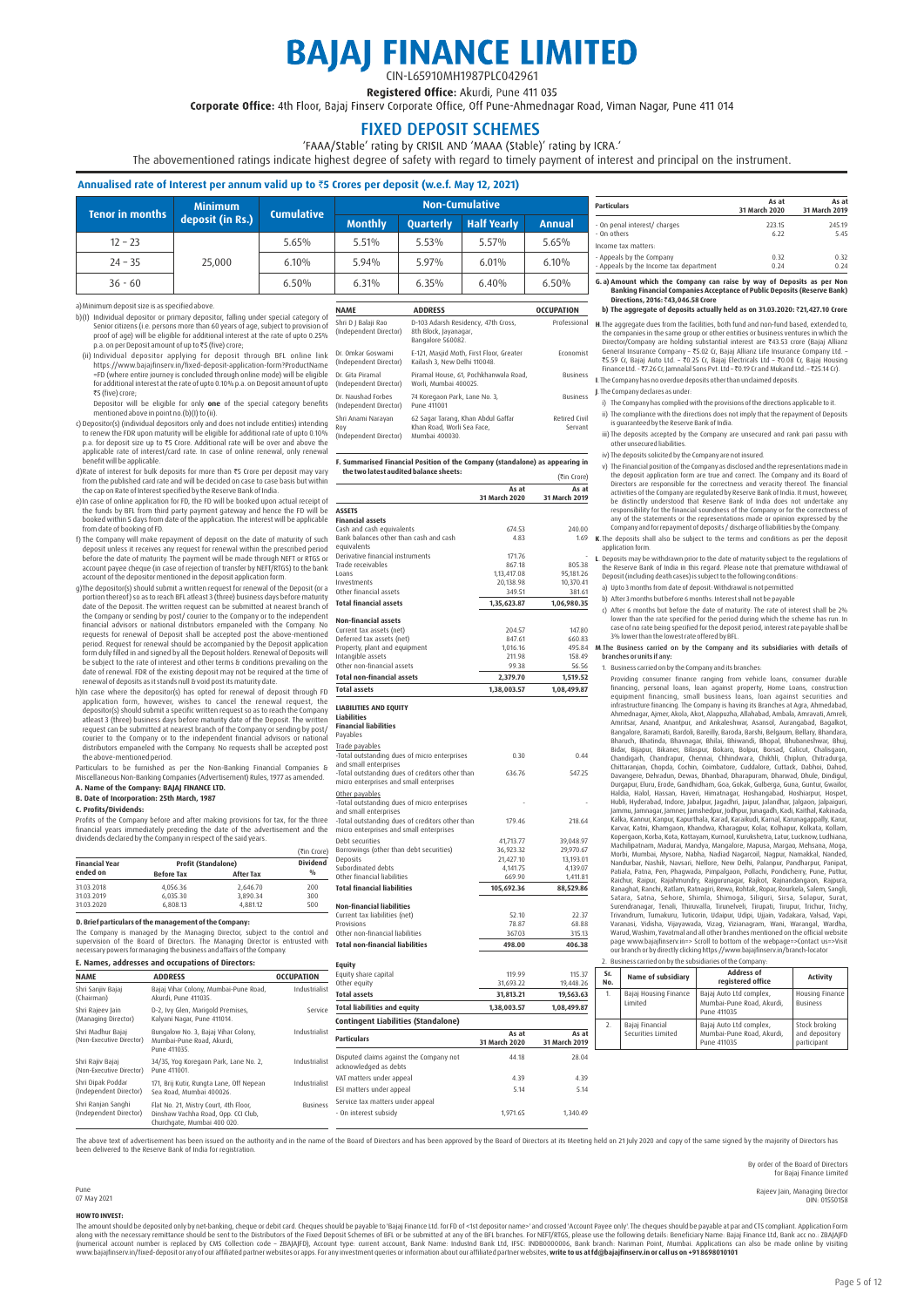|           | <b>Application Form No.:</b>                                                                                                                                                                                                                                                                                                                                                                                                                                                          |                                                    |                                    |              |                                  |                                                                                                                                                                             |  |
|-----------|---------------------------------------------------------------------------------------------------------------------------------------------------------------------------------------------------------------------------------------------------------------------------------------------------------------------------------------------------------------------------------------------------------------------------------------------------------------------------------------|----------------------------------------------------|------------------------------------|--------------|----------------------------------|-----------------------------------------------------------------------------------------------------------------------------------------------------------------------------|--|
|           | FATCA/CRS Details for non-Individual Applicants (mandatory)                                                                                                                                                                                                                                                                                                                                                                                                                           |                                                    |                                    |              |                                  |                                                                                                                                                                             |  |
|           |                                                                                                                                                                                                                                                                                                                                                                                                                                                                                       |                                                    |                                    |              |                                  |                                                                                                                                                                             |  |
|           | Type of address given at KYC: Residential or Business                                                                                                                                                                                                                                                                                                                                                                                                                                 | Residential                                        | Business                           |              | Registered Office                |                                                                                                                                                                             |  |
|           | Note: "Address of tax residence would be taken as available in KRA (KYC Registration Agency) database.<br>In case of any change, please approach KRA & notify the changes"                                                                                                                                                                                                                                                                                                            |                                                    |                                    |              |                                  |                                                                                                                                                                             |  |
|           | PAN                                                                                                                                                                                                                                                                                                                                                                                                                                                                                   |                                                    |                                    |              |                                  | Date of incorporation: _______________________________                                                                                                                      |  |
|           |                                                                                                                                                                                                                                                                                                                                                                                                                                                                                       |                                                    |                                    |              |                                  |                                                                                                                                                                             |  |
|           | Entity Constitution Type: Partnership Firm<br><b>HUF</b><br>Limited Liability Partnership                                                                                                                                                                                                                                                                                                                                                                                             | Society<br>Artificial Juridical Person             | AOP/BOI                            | Trust        | Liquidator                       |                                                                                                                                                                             |  |
|           | Please tick the applicable tax resident declaration -                                                                                                                                                                                                                                                                                                                                                                                                                                 |                                                    |                                    |              |                                  |                                                                                                                                                                             |  |
|           | Is "Entity" a tax resident of any country other than India?                                                                                                                                                                                                                                                                                                                                                                                                                           | Yes                                                | No                                 |              |                                  |                                                                                                                                                                             |  |
|           | declaration on the next page                                                                                                                                                                                                                                                                                                                                                                                                                                                          |                                                    |                                    |              |                                  | If 'yes', please fill below details for all countries (other than India) in which the entity is a resident for tax purposes as well as Ultimate Beneficiary Ownership (UBO) |  |
|           | Country of tax residency                                                                                                                                                                                                                                                                                                                                                                                                                                                              | Tax Identification number or functional equivalent |                                    |              |                                  | Identification type (TIN or other, please specify)*                                                                                                                         |  |
|           |                                                                                                                                                                                                                                                                                                                                                                                                                                                                                       |                                                    |                                    |              |                                  |                                                                                                                                                                             |  |
|           |                                                                                                                                                                                                                                                                                                                                                                                                                                                                                       |                                                    |                                    |              |                                  |                                                                                                                                                                             |  |
|           | "If TIN is not available please tick reason A, B or C<br>Reason A - The country where applicant is liable to pay taxes does not issue Tax Identification number to its residents<br>Reason B - No TIN required (Select this only if the authorities of the respective country of tax residence do not require TIN to be collected)<br>Reason C - Any other reason<br>In case the Entity's Country of Incorporation / Tax residence is U.S. but Entity is not a Specified U.S. Person, |                                                    |                                    |              |                                  |                                                                                                                                                                             |  |
|           | In case the Entity Country of Incorporation/Tax residence is US but entity is not specified US person mention entity exemption code                                                                                                                                                                                                                                                                                                                                                   |                                                    | <b>FATCA &amp; CRS Declaration</b> |              |                                  | (Please consult your professional tax advisor for further guidance on FATCA & CRS classification)                                                                           |  |
|           |                                                                                                                                                                                                                                                                                                                                                                                                                                                                                       |                                                    |                                    |              |                                  | Entity exemption code are provided below in table which can be enclosed with application form for ease of customer to mention the exemption code same.                      |  |
| Code<br>А | Sub category<br>An organization exempt from tax under section 501(a) or any individual retirement plan                                                                                                                                                                                                                                                                                                                                                                                |                                                    |                                    | Code<br>G    | A real estate investment trust   | Sub category                                                                                                                                                                |  |
|           | as defined in section 7701(a)(37)                                                                                                                                                                                                                                                                                                                                                                                                                                                     |                                                    |                                    | $\mathsf H$  |                                  | A regulated investment company as defined in section 851 or an entity registered at all                                                                                     |  |
| B<br>C    | The United States or any of its agencies or instrumentalities<br>A state, the District of Columbia, a possession of the United States, or any of their political                                                                                                                                                                                                                                                                                                                      |                                                    |                                    | $\mathbf{I}$ |                                  | times during the tax year under the Investment Company Act of 1940<br>A common trust fund as defined in section 584(a)                                                      |  |
| D         | subdivisions or instrumentalities<br>A corporation the stock of which is regularly traded on one or more established securities                                                                                                                                                                                                                                                                                                                                                       |                                                    |                                    | J            | A bank as defined in section 581 |                                                                                                                                                                             |  |
|           | markets, as described in Reg. section 1.1472-1(c)(1)(i)                                                                                                                                                                                                                                                                                                                                                                                                                               |                                                    |                                    | К<br>L       | A broker                         | A trust exempt from tax under section 664 or described in section 4947(a)(1)                                                                                                |  |
| E         | A corporation that is a member of the same expanded affiliated group as a corporation<br>described in Req. section $1.1472 - 1(c)(1)(i)$                                                                                                                                                                                                                                                                                                                                              |                                                    |                                    | M            |                                  | A tax exempt trust under a section 403(b) plan or section 457(g) plan                                                                                                       |  |
| F         | A dealer in securities, commodities, or derivative financial instruments (including notional<br>principal contracts, futures, forwards, and options) that is registered as such under the<br>laws of the United States or any state                                                                                                                                                                                                                                                   |                                                    |                                    |              |                                  |                                                                                                                                                                             |  |
|           | PART A [to be filled by Financial Institutions or Direct Reporting Non-Financial Entities (NFEs)]                                                                                                                                                                                                                                                                                                                                                                                     |                                                    |                                    |              |                                  |                                                                                                                                                                             |  |
| We are a: |                                                                                                                                                                                                                                                                                                                                                                                                                                                                                       |                                                    |                                    |              |                                  |                                                                                                                                                                             |  |
| 0R        | Financial institution                                                                                                                                                                                                                                                                                                                                                                                                                                                                 |                                                    | GIN is applied but not yet issued  |              |                                  |                                                                                                                                                                             |  |
|           | Direct reporting NFE                                                                                                                                                                                                                                                                                                                                                                                                                                                                  |                                                    |                                    |              |                                  | Note: If you do not have a GIIN but you are sponsored by another entity,<br>please provide your sponsor's GIIN above and indicate your sponsor's name below                 |  |
|           |                                                                                                                                                                                                                                                                                                                                                                                                                                                                                       |                                                    |                                    |              |                                  |                                                                                                                                                                             |  |
|           | If GIIN not available and If the entity is a financial institution(tick whichever is applicable): Not required to apply for                                                                                                                                                                                                                                                                                                                                                           |                                                    |                                    |              |                                  | Not obtained - Non-participating FI                                                                                                                                         |  |
|           | PART B (please fill any one as appropriate "to be filled by NFEs other than Direct Reporting NFEs")                                                                                                                                                                                                                                                                                                                                                                                   |                                                    |                                    |              |                                  |                                                                                                                                                                             |  |
| 1.        | Is the Entity an active NFE                                                                                                                                                                                                                                                                                                                                                                                                                                                           |                                                    | Yes                                |              |                                  | (If yes, please fill UBO declaration in the next section.) No                                                                                                               |  |
| 2.        | Is the Entity a passive NFE                                                                                                                                                                                                                                                                                                                                                                                                                                                           |                                                    | Yes                                |              |                                  | (If yes, please fill UBO declaration in the next section.) No                                                                                                               |  |
|           |                                                                                                                                                                                                                                                                                                                                                                                                                                                                                       |                                                    |                                    |              |                                  |                                                                                                                                                                             |  |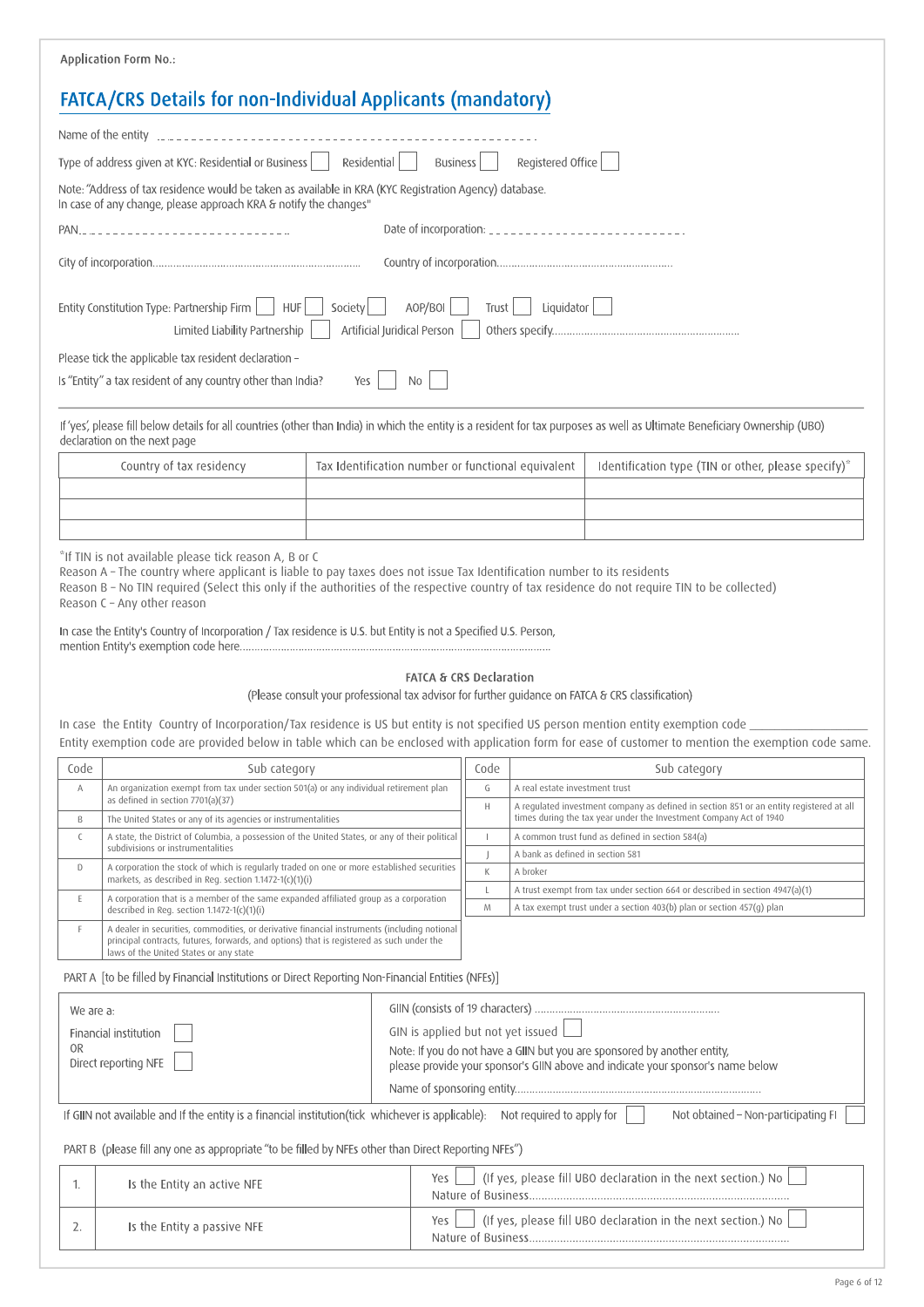| Ultimate Beneficiary Ownership (UBO) declaration (to be filled by a non-individual tax resident of any country other than India) |
|----------------------------------------------------------------------------------------------------------------------------------|
| Name of the entity decreases are not contained to the new series and the Name of the entity decreases are not                    |
| Entity Constitution Type: Partnership Firm $\Box$ HUF Society AOP/BOI Trust Liquidator $\Box$                                    |
|                                                                                                                                  |

Please list below the details of controlling person(s), confirming ALL countries of tax residency / permanent residency / citizenship and ALL Tax Identification Numbers for EACH controlling person(s):

|    | Name of Beneficial owner / Controlling         | Tax ID Type (TIN or Other, please    | Address - Include State, Country, PIN / ZIP Code & |
|----|------------------------------------------------|--------------------------------------|----------------------------------------------------|
|    |                                                |                                      | Contact Details:                                   |
|    |                                                |                                      |                                                    |
|    |                                                | Beneficial Interest %                |                                                    |
|    | Tax ID No. - Or functional equivalent for each | Address type: Residential   Business |                                                    |
|    |                                                | Registered Office                    |                                                    |
|    |                                                |                                      |                                                    |
| 2. | Name of Beneficial owner / Controlling         | Tax ID Type (TIN or Other, please    | Address - Include State, Country, PIN / ZIP Code & |
|    |                                                |                                      | Contact Details:                                   |
|    |                                                |                                      |                                                    |
|    |                                                | Beneficial Interest %                |                                                    |
|    | Tax ID No. - Or functional equivalent for each | Address type: Residential   Business |                                                    |
|    |                                                |                                      |                                                    |
|    |                                                | Registered Office                    |                                                    |
| 3. | Name of Beneficial owner / Controlling         | Tax ID Type (TIN or Other, please    | Address - Include State, Country, PIN / ZIP Code & |
|    |                                                |                                      | Contact Details:                                   |
|    |                                                |                                      |                                                    |
|    |                                                | Beneficial Interest %                |                                                    |
|    | Tax ID No. - Or functional equivalent for each | Address type: Residential   Business |                                                    |
|    |                                                |                                      |                                                    |
|    |                                                | Registered Office                    |                                                    |
|    |                                                |                                      |                                                    |

If passive NFE, please provide below additional details

(to be filled by controlling persons with tax residency / permanent residency / citizenship / Green Card in any country other than India):

|    | PAN, Passport, Election ID, Govt. ID, Driving Licence,<br>Tax ID No. - Or functional equivalent for each | Occupation Type - Service, Business,<br>Others<br>Nationality<br>Father's Name | Date of birth<br>Gender: Male     Female  <br>Other I |
|----|----------------------------------------------------------------------------------------------------------|--------------------------------------------------------------------------------|-------------------------------------------------------|
| 2. | PAN, Passport, Election ID, Govt. ID, Driving Licence,<br>Tax ID No. - Or functional equivalent for each | Occupation Type - Service, Business,<br>Others<br>Nationality<br>Father's Name | Date of birth<br>Gender: Male   Female<br>Other I     |
| 3. | PAN, Passport, Election ID, Govt. ID, Driving Licence,<br>Tax ID No. - Or functional equivalent for each | Occupation Type - Service, Business,<br>Others<br>Nationality<br>Father's Name | Date of birth<br>Gender: Male     Female  <br>Other   |

Certification:

I/We have understood the information requirements of this Form (read along with the FATCA & CRS Instructions) and hereby confirm that the information provided by me / us on this Form is true, correct, and complete. I / We also confirm that I / We have read and understood the FATCA & CRS Terms and Conditions below and hereby accept the same.

#### Declaration:

I/ we understand that my/our purchase from the Company may create legal, tax or other financial/ reporting obligations for me/us under the laws of the country of which I/we hold citizenship or reside in. I/we shall be solely responsible for undertaking and fulfilling any obligations that I/we may have under the laws of such country/ies and shall not hold the Company liable under any circumstance in the event of a default on my/our part in fulfilling the said obligations. I/ We agree that, as may be required by domestic regulators/ tax authorities the Company may also be required to report, reportable details to CBDT or close or suspend my/ our applications/ contracts.

Signature of first Authorised Signatory/ PoA holder/ Karta/ Trustee

Signature of second Authorised Signatory/ PoA holder/ Karta/ Trustee

Signature of third Authorised Signatory/ PoA holder/ Karta/ Trustee

Seal of applicant entity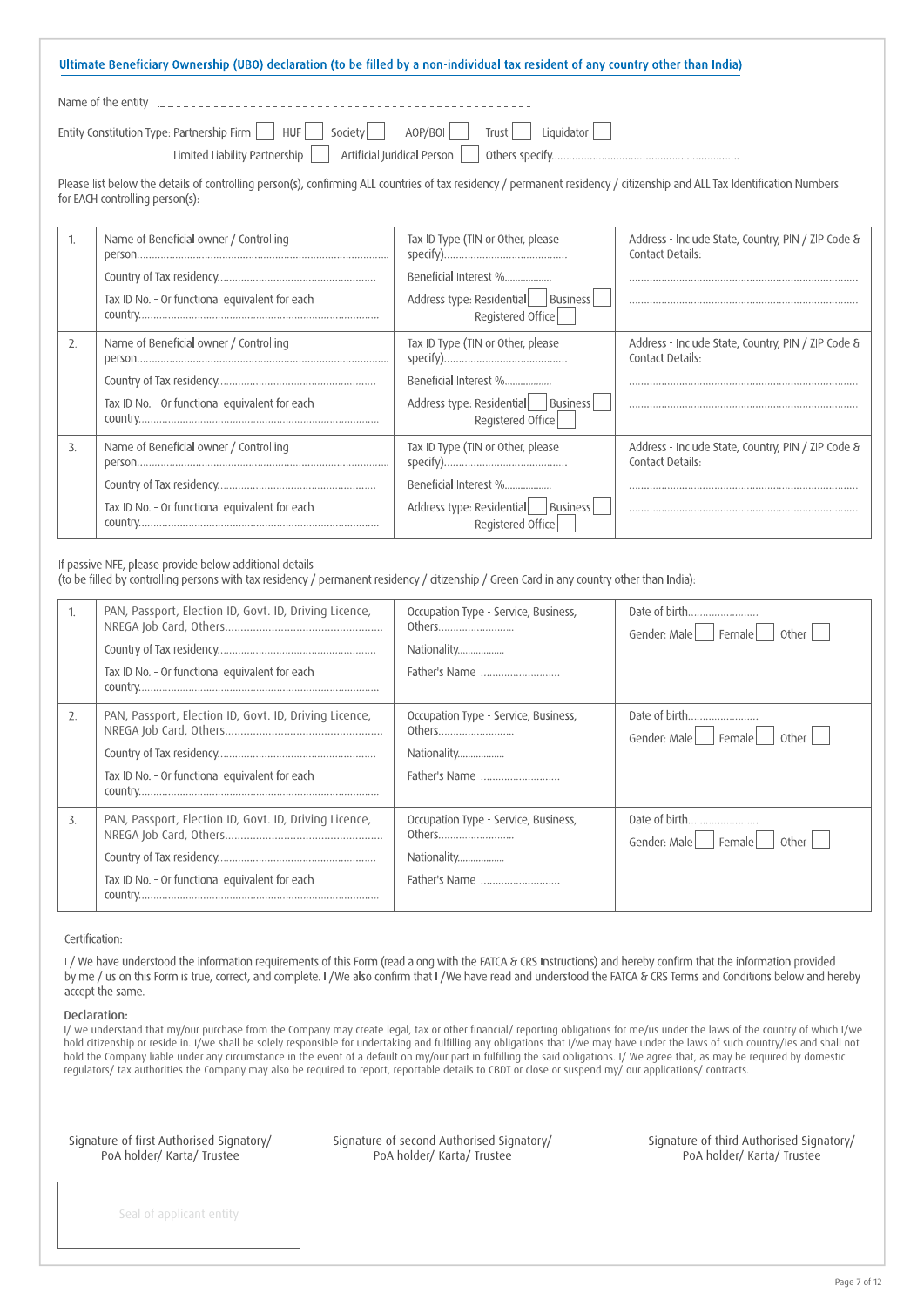| Customer ID:   |                                                             |  | 'FORM NO. 15G'                               |                                                                                                                                                                                     |                            |
|----------------|-------------------------------------------------------------|--|----------------------------------------------|-------------------------------------------------------------------------------------------------------------------------------------------------------------------------------------|----------------------------|
|                | <b>Application Form No.:</b>                                |  | [See section 197A(1), 197A(1A) and rule 29C] |                                                                                                                                                                                     |                            |
|                |                                                             |  |                                              | Declaration under section 197A (1) and section 197A(1A) to be made by an individual or a person<br>(not being a company or firm) claiming certain incomes without deduction of tax. |                            |
|                |                                                             |  | PART I                                       |                                                                                                                                                                                     |                            |
|                |                                                             |  |                                              |                                                                                                                                                                                     |                            |
|                |                                                             |  |                                              |                                                                                                                                                                                     |                            |
|                | 3. Status (tick whichever applicable): HUF                  |  |                                              | 4. Previous year (P.Y.) (for which declaration is being made): 20 <sub>---</sub> - 20 <sub>---</sub>                                                                                |                            |
|                |                                                             |  |                                              | 5. Residential Status (tick whichever applicable): Indian/Other 6. Complete address including PIN code:                                                                             |                            |
|                |                                                             |  |                                              |                                                                                                                                                                                     |                            |
|                |                                                             |  |                                              |                                                                                                                                                                                     |                            |
|                |                                                             |  |                                              | 10. Estimated income for which this declaration is made                                                                                                                             |                            |
|                |                                                             |  |                                              | 11. Estimated total income of the P.Y. in which income mentioned in column 10 to be included                                                                                        |                            |
|                |                                                             |  |                                              |                                                                                                                                                                                     |                            |
|                |                                                             |  |                                              |                                                                                                                                                                                     |                            |
|                | 13. Details of income for which the declaration is filed    |  |                                              |                                                                                                                                                                                     |                            |
| Sr. no.        | Identification number of relevant investment/account, etc.8 |  | Nature of income                             | Section under which tax is deductible                                                                                                                                               | Amount of income           |
| $\mathbf{1}$   |                                                             |  | Fixed Deposit Interest                       | 194 A                                                                                                                                                                               |                            |
| $\overline{2}$ |                                                             |  | Fixed Deposit Interest                       | 194 A                                                                                                                                                                               |                            |
| 3              |                                                             |  | <b>Fixed Deposit Interest</b>                | 194 A                                                                                                                                                                               |                            |
| $\overline{4}$ |                                                             |  | Fixed Deposit Interest                       | 194 A                                                                                                                                                                               |                            |
|                |                                                             |  |                                              |                                                                                                                                                                                     |                            |
|                | 14. Declaration/Verification                                |  |                                              |                                                                                                                                                                                     |                            |
|                |                                                             |  |                                              | complete and is truly stated. "I/We declare that the incomes referred to in this form are not includible in the total income of any other person under sections 60 to 64 of the     |                            |
|                |                                                             |  |                                              | Income- tax Act, 1961. "I/We further declare that the tax "on my/our estimated total income including "income/incomes referred to in point 10 "and aggregate amount of              |                            |
|                |                                                             |  |                                              | "income/incomes referred to in point 13 computed in accordance with the provisions of the Income-tax Act, 1961, for the previous year ending on 31.03 relevant to                   |                            |
|                |                                                             |  |                                              | the assessment year 2020 will be nil. "I/We also declare that "my/our "income/incomes referred to in column 11 "and the aggregate amount of "income/incomes                         |                            |
|                | chargeable to income-tax.                                   |  |                                              |                                                                                                                                                                                     |                            |
|                |                                                             |  |                                              |                                                                                                                                                                                     | Signature of the Declarant |
|                |                                                             |  |                                              |                                                                                                                                                                                     |                            |

| PART II                                                                                                                                                                                                                                            |
|----------------------------------------------------------------------------------------------------------------------------------------------------------------------------------------------------------------------------------------------------|
| [To be filled by the person responsible for paying the income referred to in column 11 of Part I]                                                                                                                                                  |
| Name of the person responsible for paying <b>BAJAJ FINANCE LIMITED</b><br>Unique Identification No.                                                                                                                                                |
| PAN of the person responsible for paying AABCB1518L                                                                                                                                                                                                |
| Complete Address: 4TH FLOOR, BAJAJ FINSERV CORPORATE OFFICE, OFF PUNE AHMEDNAGAR ROAD, VIMAN NAGAR, PUNE - 411014                                                                                                                                  |
| TAN of the person responsible for paying: <b>PNEB00001B</b>                                                                                                                                                                                        |
| Telephone No. (with STD Code) and Mobile No.020-30405060<br>Amount of income paid Gross Interest for FY.                                                                                                                                           |
| Date on which the income has been paid/credited (DD/MM/YYYY) $\boxed{0}$ $\boxed{0}$ $\boxed{M}$ $\boxed{M}$ $\boxed{Y}$<br>v<br>Date on which Declaration is received $\left  D \right  D \left  M \right  M \left  Y \right  Y \left  Y \right $ |
| Place                                                                                                                                                                                                                                              |
| Signature of the person responsible<br>Date $- - - - - - - - - - - - - - - - -$                                                                                                                                                                    |
| for paying the income referred to in column 10 of Part I                                                                                                                                                                                           |
|                                                                                                                                                                                                                                                    |

#### \*Delete whichever is not applicable

As per provisions of section 206AA(2), the declaration under section 197A(1) or 197A(1A) shall be invalid if the declarant fails to furnish his valid Permanent Account Number (PAN). Declaration can be furnished by an individual under section 197A(1) and a person (other than a company or a firm) under section 197A(1A).

- 1. Enter the name of the declarant
- 2. Enter the PAN of the declarant
- 3. Tick whichever status is applicable
- 4. The financial year to which the income pertains.
- 5. Please mention the residential status as per the provisions of section 6 of the Income-tax Act, 1961.
- 6-8. Enter residential address and contact details
- 9. Please mention 'Yes' if assessed to tax under the provisions of Income-tax Act, 1961 for any of the assessment year out of six assessment years preceding the year in which the declaration is filed.<br>10. Please mention th
- 10. Please mention the amount of estimated total income of the previous year for which the declaration is filed including the amount of income for which this declaration is made.<br>The star income from all sources, including
- 11. Enter income from all sources, including income filled in 10. above<br>12. In case any declaration(s) in Form No. 15G is filed before filing this In case any declaration(s) in Form No. 15G is filed before filing this declaration during the previous year, mention the total number of such Form No. 15G filed along with the aggregate amount of income for
- which said declaration(s) have been filed.
- 13. Mention the distinctive number of shares, account number of term deposit, recurring deposit, National Savings Schemes, life insurance policy number, employee code, etc.<br>14. Indicate the capacity in which the declaratio
- Indicate the capacity in which the declaration is furnished on behalf of a HUF, AOP, etc.
- Before signing the declaration/verification, the declarant should satisfy himself that the information furnished in this form is true, correct and complete in all respects. Any person making a false statement in the declaration shall be liable to prosecution under section 277 of the Income-tax Act, 1961 and on conviction be punishable
	- a. In a case where tax sought to be evaded exceeds twenty-five lac rupees, with rigorous imprisonment which shall not be less than six months but which may extend to seven years and with fine; b. In any other case, with rigorous imprisonment which shall not be less than three months but which may extend to two years and with fine.
- The person responsible for paying the income referred to in column 10 of Part I shall allot a unique identification number to all the Form No. 15G received by him during a quarter of the financial year and report this reference number along with the particulars prescribed in rule 31A(4)(vii) of the Income-tax Rules, 1962 in the TDS statement furnished for the same quarter. In case the person has also received Form No.15H during the same quarter, please allot separate series of serial number for Form No. 15G and Form No. 15H.
- The person responsible for paying the income referred to in column 10 of Part I shall not accept the declaration where the amount of income of the nature referred to in sub-section (1) or sub-section (1A) of section 197A or the aggregate of the amounts of such income credited or paid or likely to be credited or paid during the previous year in which such income is to be included exceeds the maximum amount which is not chargeable to tax. For deciding the eligibility, he is required to verify income or the aggregate amount of incomes, as the case may be, reported by the declarant in columns 10 and 12.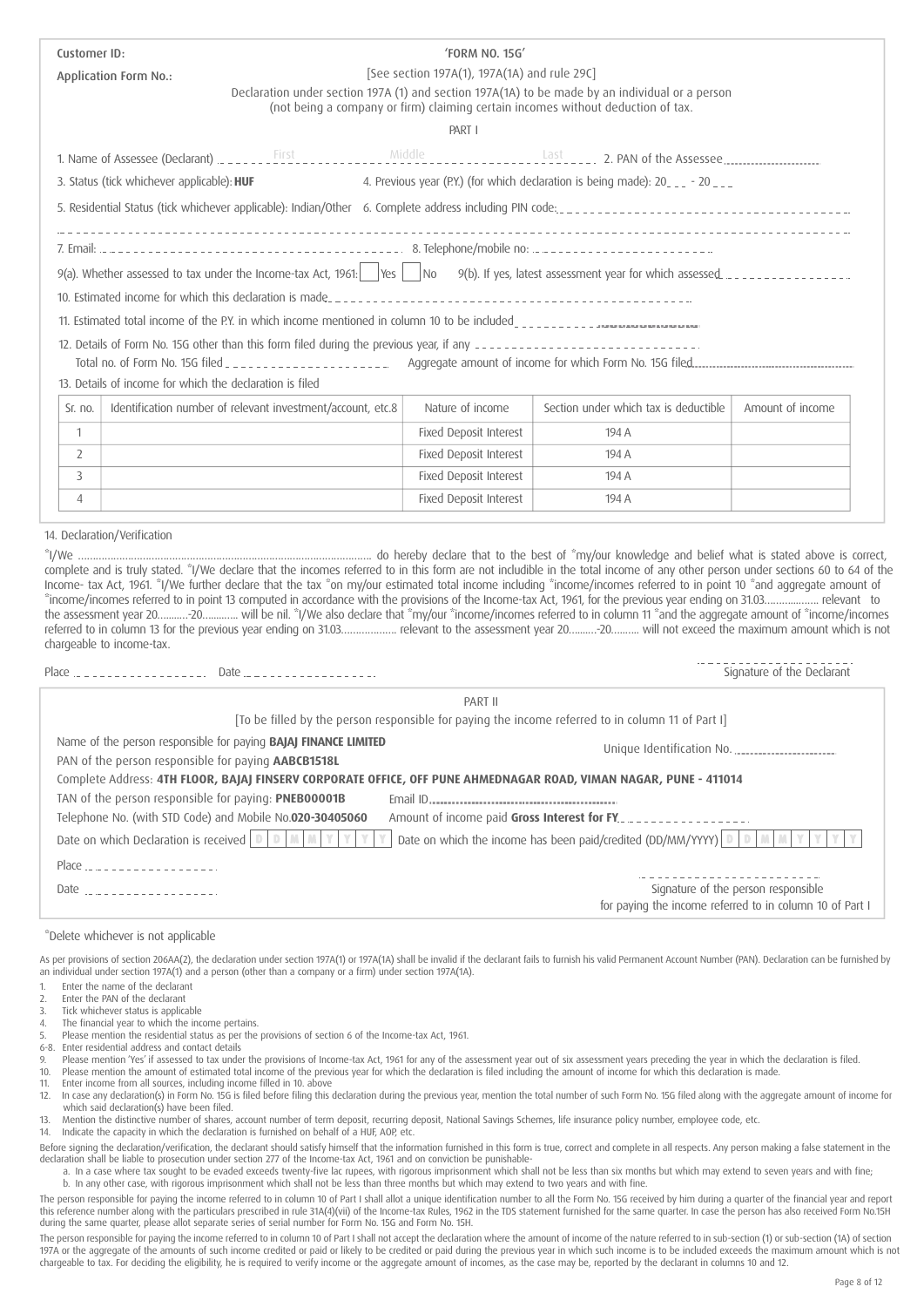## **KYC DOCUMENTATION FOR OPENING ACCOUNT**

Please note that these guidelines are based on the RBI Master Directions - Know Your Customer (KYC) Direction, 2016 updated as on July 12, 2018 and the PMLA and UIDAI Notifications issued thereafter.

#### **(A) KYC Documents for an Account of INDIVIDUAL, and for BENEFICIAL OWNER / AUTHORIZED SIGNATORY/ POWER OF ATTORNEY HOLDER:**

- (1) One recent **Photograph**
- (2) **PAN** or Form 60 if PAN is not allotted

(3) **Certified Copy \*** of one of the Officially Valid Documents (**OVDs**) listed below:

| Sr. No. | Proof of Identity (PoI)                                                                                          | <b>Proof of Address (PoA)</b>                                                                                    |
|---------|------------------------------------------------------------------------------------------------------------------|------------------------------------------------------------------------------------------------------------------|
|         | Valid Passport                                                                                                   | Valid Passport                                                                                                   |
| ii.     | Valid Driving License                                                                                            | Valid Driving License                                                                                            |
| iii     | Voter's Identity Card issued by Election<br>Commission of India                                                  | Voter's Identity Card issued by Election<br>Commission of India                                                  |
| iv      | Proof of possession of Aadhaar Number<br>(i.e. Aadhaar letter downloaded from<br>UIDAI website, Aadhaar card) ** | Proof of possession of Aadhaar Number<br>(i.e. Aadhaar letter downloaded from<br>UIDAI website, Aadhaar card) ** |
| $\vee$  | Job Card issued by NREGA duly signed<br>by an officer of the State Government                                    | Job Card issued by NREGA duly signed<br>by an officer of the State Government                                    |
| vi      |                                                                                                                  | Letter issued by the National Population<br>Register containing details of Name,<br>Address of the customer      |
| .       |                                                                                                                  |                                                                                                                  |

Obtaining a **Certified Copy** by Reporting Entity (this includes our Company) means **comparing** the copy of Officially Valid Document **(OVD)** so produced by the client (i.e. customer) **with** its **Original** and recording the same on the copy by the authorised officer of the Reporting Entity"

\*\* To Ensure that the **Aadhaar No.** (on copy of Aadhaar Letter/Aadhaar Card obtained), must be **redacted or blackened** and it is **not legible** and the Aadhaar No. should **not be entered/stored in any system**.

(4) In case **OVD** does not have **Current Address** of the client, obtain below listed documents which are treated as **Deemed to be Officially Valid Documents** (DOVD) forthe limited purpose of **Proof of Address**:

| Sr. No. | <b>Proof of Address (PoA)</b>                                                                                                                                                                                                                                                                                                                         |
|---------|-------------------------------------------------------------------------------------------------------------------------------------------------------------------------------------------------------------------------------------------------------------------------------------------------------------------------------------------------------|
|         | Utility bill, in the name of the client, which is not more than two months old<br>of any service provider (Electricity, Telephone, Post-paid Mobile Phone, Piped<br>Gas. Water bill)                                                                                                                                                                  |
| ii.     | Property or Municipal tax receipt                                                                                                                                                                                                                                                                                                                     |
| iii.    | Pension or Family Pension Payment Orders (PPOs) issued to retired employees<br>by Government Departments or Public-Sector Undertakings, if they contain the<br>address                                                                                                                                                                                |
| iv      | Letter of Allotment of Accommodation from Employer issued by State<br>Government or Central Government Departments, Statutory or Regulatory<br>Bodies, Public Sector Undertakings, Scheduled Commercial Banks, Financial<br>Institutions and Listed Companies, and Leave & License Agreements with such<br>employers allotting official accommodation |
|         | In case a client submits Deemed to be OVD (DOVD) towards Current Address, client must                                                                                                                                                                                                                                                                 |

In case a client submits Deemed to be OVD (DOVD) towards Current Address, client must submit an OVD mentioned in **(A)(3)**, updated with Current Address, within **three months** of submission of the DOVD.

### **(B) KYC Documents foran Account of SOLE PROPRIETORSHIP CONCERN:**

- (1) **KYC Documents** of the **Proprietor** as per the KYC Documents for Individual mentioned in **Point A**, and
- (2) Any of the **Two** documents in the name of the Proprietorship Concern as **Proof of Business / Activity** mentioned below:

| Sr. No. | Proof of Business/ Activity in the name of the Proprietorship Concern                                                                                                                                                           |
|---------|---------------------------------------------------------------------------------------------------------------------------------------------------------------------------------------------------------------------------------|
| I.      | Registration Certificate                                                                                                                                                                                                        |
| ii.     | Certificate / License issued by the Municipal Authorities under Shop &<br><b>Establishment Act</b>                                                                                                                              |
| iii.    | Sales and Income Tax returns                                                                                                                                                                                                    |
| iv      | GST/ CST/ VAT certificate (Provisional / Final)                                                                                                                                                                                 |
| $\vee$  | Certificate / Registration document issued by Sales Tax / Service Tax /<br>Professional Tax Authorities                                                                                                                         |
| vi      | Importer Exporter Code (IEC) issued to the Proprietary Concern by the office of<br>DGFT/ Licence/Certificate of Practice issued in the Name of the Proprietary<br>Concern by any Professional Body Incorporated under a Statute |
| vii     | The complete Income Tax return (not just the acknowledgement) in the Name of<br>the Sole Proprietor where the firm's income is reflected and the same is duly<br>authenticated / acknowledged by the Income Tax Authorities     |
| viii    | Utility Bills such as Electricity, Water, and Landline Telephone bills in the Name of<br>the Proprietary Concern                                                                                                                |

#### **(C) KYC Documents foran Account of PARTNERSHIP FIRM:**

| Sr. No. | <b>Document Name</b>                                                                                                                 |
|---------|--------------------------------------------------------------------------------------------------------------------------------------|
|         | Registration Certificate                                                                                                             |
| ii      | PAN of the Firm (PAN is mandatory)                                                                                                   |
| iii     | Partnership Deed                                                                                                                     |
| İV      | One recent Photograph, PAN or Form 60, and valid OVD of the person holding an<br>Attorney to transact on its behalf as per Point (A) |
| V       | Beneficial Ownership Declaration & KYC Documents of BO as per Point (A)                                                              |

#### **(D) KYC Documents foran Account of TRUST:**

| Sr. No. | <b>Document Name</b>                                                                                                                  |
|---------|---------------------------------------------------------------------------------------------------------------------------------------|
|         | Registration Certificate                                                                                                              |
| ii      | Trust Deed                                                                                                                            |
| iii     | PAN of the Trust                                                                                                                      |
| iv      | One recent Photograph, PAN or Form 60, and valid OVD of the person holding an<br>Attorney to transact on its behalf as per point (A). |
| V       | Beneficial Ownership Declaration & KYC documents of BO as per Point (A)                                                               |

#### **(E) KYC Documents for an Account of an UNINCORPORATED ASSOCIATION OR BODY OF INDIVIDUALS:**

| Sr. No. | <b>Document Name</b>                                                                                                                                                                                                                                                                    |
|---------|-----------------------------------------------------------------------------------------------------------------------------------------------------------------------------------------------------------------------------------------------------------------------------------------|
|         | Resolution of the Managing Body of such Association or Body of Individuals                                                                                                                                                                                                              |
| ii.     | Power of Attorney (POA) granted to attorney holder to transact on its behalf                                                                                                                                                                                                            |
| iii.    | One recent Photograph, PAN/Form 60 and valid OVD of the person holding an<br>Attorney to transact on its behalf.<br>(Attorney holder means Manager, Officer, Employee, Authorised Signatory, etc.<br>holding an Attorney to transact on behalf of the client as mentioned in Point (A)) |
| iv      | Such information as may be required to collectively establish the legal existence<br>of such Association or Body of Individuals                                                                                                                                                         |
| V       | Beneficial Ownership Declaration & KYC documents of BO as per Point (A)                                                                                                                                                                                                                 |

#### **(F) KYC Documents foran Account of HINDU UNDIVIDED FAMILY(HUF):**

| Sr. No. | <b>Document Name</b>                                                                                                                  |  |  |
|---------|---------------------------------------------------------------------------------------------------------------------------------------|--|--|
|         | Deed of Declaration of HUF or HUF Letter having Name and Signature of all Adult<br>Male and Female Co-Parceners                       |  |  |
| ïi      | PAN of HUF                                                                                                                            |  |  |
| iii     | One recent Photograph, PAN or Form 60, and valid OVD of the person holding an<br>Attorney to transact on its behalf as per Point (A). |  |  |

#### **(G) KYC Documents foran Account of a LIMITED LIABILITYPARTNERSHIP FIRM:**

| Sr. No. | Proof of Business/ Activity in the name of the Proprietorship Concern                                                                                                                    |
|---------|------------------------------------------------------------------------------------------------------------------------------------------------------------------------------------------|
| T       | Limited Liability Partnership Agreement                                                                                                                                                  |
| ii      | Certificate of Incorporation                                                                                                                                                             |
| iii.    | PAN of the LLP (PAN is mandatory)                                                                                                                                                        |
| iv      | List of all existing designated partners of the LLP along with the Designated<br>Partner Identification Number (DPIN) issued by the Central Government (on the<br>letterhead of the LLP) |
| $\vee$  | Resolution passed at the meeting of the Designated Partners for placing such<br>Deposit/borrowing request with BFL.                                                                      |
| vi      | Proof of Address in the name of LLP                                                                                                                                                      |
| vii     | One recent Photograph, PAN or Form 60, and valid OVD of the person holding an<br>Attorney to transact on its behalf as per Point (A).                                                    |
| viii    | Beneficial Ownership Declaration & KYC documents of BO as per Point (A).                                                                                                                 |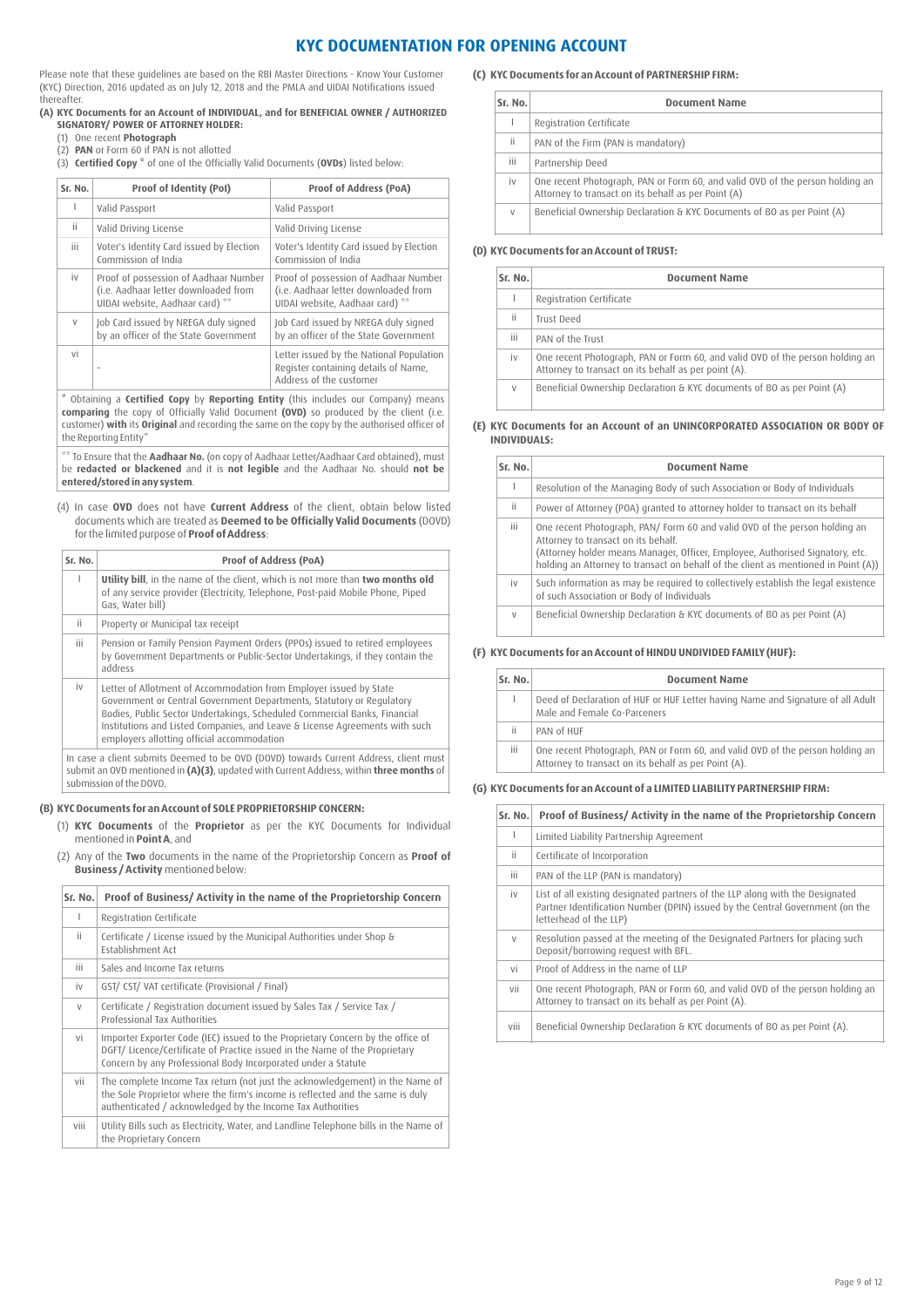# **Beneficial Ownership Declaration**

| To,<br>Bajaj Finance Limited                                                                                                                                                  |                                                                               |                                            |                                                    |                              |             |                                                                           | Date: $D   D   M   M   Y   Y$                                                       |
|-------------------------------------------------------------------------------------------------------------------------------------------------------------------------------|-------------------------------------------------------------------------------|--------------------------------------------|----------------------------------------------------|------------------------------|-------------|---------------------------------------------------------------------------|-------------------------------------------------------------------------------------|
|                                                                                                                                                                               |                                                                               |                                            |                                                    | Customer ID No.              |             |                                                                           |                                                                                     |
| Name of the Entity:                                                                                                                                                           |                                                                               |                                            |                                                    |                              |             |                                                                           |                                                                                     |
| Type of the Entity:                                                                                                                                                           |                                                                               |                                            |                                                    |                              |             |                                                                           |                                                                                     |
| Address of the Entity:                                                                                                                                                        |                                                                               |                                            |                                                    |                              |             |                                                                           |                                                                                     |
|                                                                                                                                                                               |                                                                               |                                            |                                                    |                              |             | Pincode                                                                   |                                                                                     |
|                                                                                                                                                                               |                                                                               |                                            |                                                    |                              |             |                                                                           |                                                                                     |
| The Company is Subsidiary of                                                                                                                                                  |                                                                               |                                            |                                                    |                              |             |                                                                           |                                                                                     |
| In all other cases, (Entity other than a Listed Co. or Subsidiary of a Listed Co., Please fill Section - I, & Section-II if applicable.                                       |                                                                               |                                            |                                                    |                              |             |                                                                           |                                                                                     |
|                                                                                                                                                                               |                                                                               |                                            | Section - $I(i)$                                   |                              |             |                                                                           |                                                                                     |
| I / We the undersigned hereby declare that following persons own 25% (in case of Companies) / 15% (in other cases) or more interest in the captioned entity. (Refer Note - A) |                                                                               |                                            |                                                    |                              |             |                                                                           |                                                                                     |
| Name of Shareholders /<br>Sr.<br>Beneficial Owners /<br>No.<br>Partners / Trustees etc.                                                                                       | Address of Share-holders /<br>Beneficial Owners /<br>Partners / Trustees etc. | Beneficial<br>Owner Type<br>(Refer Note C) | Date of Birth /<br>Registration /<br>Incorporation | PAN /<br>Registration<br>No. | Nationality | % of Shareholding /<br>Profits / Interest /<br>Ownership in the<br>Entity | photograph of<br>Share-holders /<br>Beneficial Owners /<br>Partners / Trustees etc. |
| 1.                                                                                                                                                                            |                                                                               |                                            |                                                    |                              |             |                                                                           |                                                                                     |
| 2.                                                                                                                                                                            |                                                                               |                                            |                                                    |                              |             |                                                                           |                                                                                     |

### **Section – I (ii)**

3.

4.

seal of entity applicant

Applicable only if there is / are non-individual shareholder(s) / partners etc. having controlling ownership interest in excess of the prescribed threshold as declared in **Section – I (i)** Following persons(s), have controlling ownership interest in Beneficial Owner of the Entity as declared in **Section – I (i)** above.

| Sr.<br>No. | Name of Shareholders /<br>Beneficial Owners /<br>Partners / Trustees etc. | Address of Share-holders /<br>Beneficial Owners /<br>Partners / Trustees etc. | Beneficial<br>Owner Type<br>(Refer Note C) | Date of Birth /<br>Registration /<br>Incorporation | PAN /<br>Registration No. | Nationality | % of Shareholding /<br>Profits / Interest /<br>Ownership in the Entity |
|------------|---------------------------------------------------------------------------|-------------------------------------------------------------------------------|--------------------------------------------|----------------------------------------------------|---------------------------|-------------|------------------------------------------------------------------------|
|            |                                                                           |                                                                               |                                            |                                                    |                           |             |                                                                        |
|            |                                                                           |                                                                               |                                            |                                                    |                           |             |                                                                        |
|            |                                                                           |                                                                               |                                            |                                                    |                           |             |                                                                        |
|            |                                                                           |                                                                               |                                            |                                                    |                           |             |                                                                        |

**OR**

|                                                             | Section - II                                                                                                                                   |
|-------------------------------------------------------------|------------------------------------------------------------------------------------------------------------------------------------------------|
|                                                             | Applicable, if no person has controlling ownership in excess of the prescribed threshold as declared in Section $-1$ .                         |
|                                                             | I / We declare that no person / entity holds controlling ownership in the captioned company in excess of the threshold limit prescribed below. |
| Authorised Signatories/<br>PoA Holder/ Karta/ Trustee (i)   |                                                                                                                                                |
| Authorised Signatories/<br>PoA Holder/ Karta/ Trustee (ii)  | <u> 1989 - Andrea Stadt, amerikansk politik (</u>                                                                                              |
| Authorised Signatories/<br>PoA Holder/ Karta/ Trustee (iii) |                                                                                                                                                |
| (Refer note D for Signature requirement)                    |                                                                                                                                                |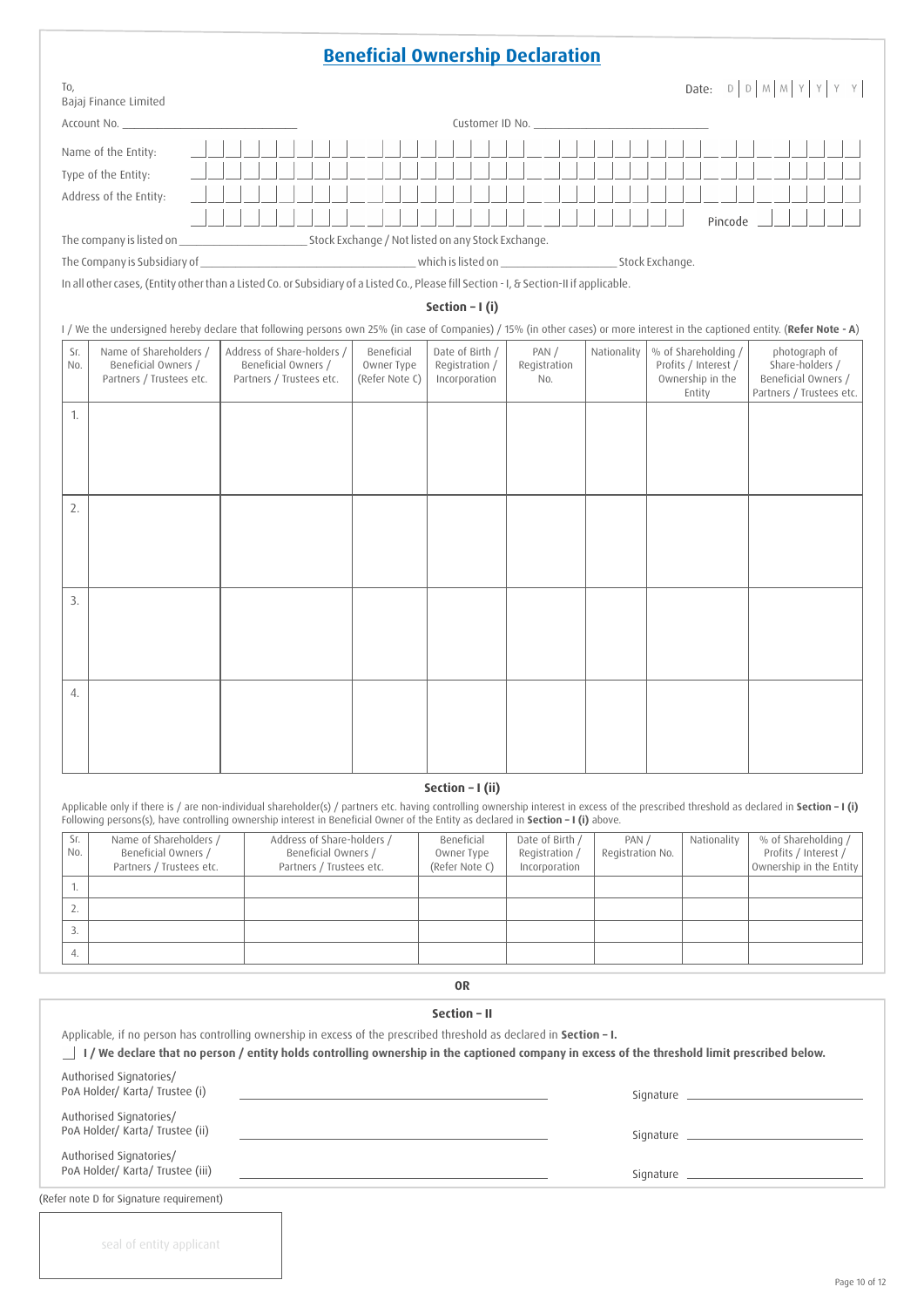#### **Notes**

### **A. As per the Prevention of Money laundering (Maintenance of Records) Rules, 2019,**

- The beneficial owner for the purpose of sub-rule (1) shall be determined as under –
- (a) Where the client is a Company, the beneficial owner is the natural person(s), who, whether acting alone or together, or through one or more juridical person, has a controlling ownership interest or who exercises control through other means. Explanation - For the purpose of this sub-clause
	- i. "Controlling ownership interest" means ownership of or entitlement to more than 25% of shares or capital or profits of the company; ii. "Control" shall include the right to appoint majority of the directors or to control the management or policy decisions including by virtue
- of their shareholding or management rights or shareholders' agreements or voting agreements; (b) Where the client is a Partnership firm, the beneficial owner is the natural person(s), who, whether acting alone or together, or through one or more juridical person, has ownership of / entitlement to more than 15% of capital or profits of the partnership;
- (c) Where the client is an Unincorporated Association or Body of Individuals, the beneficial owner is the natural person(s), who, whether acting alone or together, or through one or more juridical person, has ownership of or entitlement to more than 15% of the property or capital or profits of such association or body of individuals;
- (d) Where no natural person is identified under (a) or (b) or (c) above, the beneficial owner is the relevant natural person who holds the position of senior managing official;
- (e) Where the client is a Trust, the identification of beneficial owner(s) shall include identification of the author of the trust, the trustee, the beneficiaries with fifteen percent or more interest in the trust and any other natural person exercising ultimate effective control over the trust through a chain of control or ownership; and
- (f) Where the client or the owner of the controlling interest is a Company listed on a stock exchange, or is a subsidiary of such a company, it is NOT necessary to identify and verify the identity of any shareholder or beneficial owner of such companies.

### **B. Beneficial Ownership Declaration is NOT required in following cases:**

Individual accounts, Sole Proprietorship accounts, Government Departments, Public Sector Undertaking, Local Government Bodies (Municipal Corporation, Gram Panchayats etc.), Company listed on a recognised stock exchange. Majority owned subsidiary of a Company listed on a recognized stock exchange.

### **C. Beneficial Ownership Declaration to provide details of following**

| Partnership Firm / LLP: natural persons / partners,   | Club: Members / Authorised Signatories / Beneficiary                                                   |
|-------------------------------------------------------|--------------------------------------------------------------------------------------------------------|
| Trust: Trustees / Settlor / Protector / Beneficiary   | Association of Persons: Members / Auth. Signatories / Beneficiary                                      |
| Foundation: Founder managers/Directors / Beneficiary  | Pvt. Ltd companies and Unlisted Public Ltd Companies: Shareholder /<br>Directors / Other Beneficiaries |
| Society: Members/Authorised Signatories / Beneficiary | In case of Foreign Entity: Shareholder/Director/Other Beneficiaries                                    |

### **D. Signature on Declaration form**

| Sr. No. | <b>Type of Entity</b>                                           | Signatory (ies) for Signing BO Declaration                                                 |
|---------|-----------------------------------------------------------------|--------------------------------------------------------------------------------------------|
|         | Partnership Firm / LLP / Trust / Foundation / Society / Club    | Authorised Signatories should sign as per the Mode of Operations                           |
|         | Association                                                     | All Authorised Signatories should sign                                                     |
| iii     | Unlisted Public Limited Companies and Private Limited Companies | Any two Directors or Company Secretary or Authorised Signatories as per Mode of Operations |
|         | Foreign Entity                                                  | All Authorized Signatories should sign                                                     |

**E. KYC Documents of Beneficial Owners** should be submitted as per the OVD under PMLA and RBI Guidelines.

(1) One recent Photograph

(2) PAN or Form 60 if PAN is not allotted

(3) Certified Copy \* of one of the Officially Valid Documents (OVDs) listed below:

| Sr. No.                                                                                                                                                                                                                                                                                       | Proof of Identity (PoI)                                                                                                                                                                          | <b>Proof of Address (PoA)</b>                                                                                 |  |  |
|-----------------------------------------------------------------------------------------------------------------------------------------------------------------------------------------------------------------------------------------------------------------------------------------------|--------------------------------------------------------------------------------------------------------------------------------------------------------------------------------------------------|---------------------------------------------------------------------------------------------------------------|--|--|
|                                                                                                                                                                                                                                                                                               | Valid Passport                                                                                                                                                                                   | Valid Passport                                                                                                |  |  |
|                                                                                                                                                                                                                                                                                               | Valid Driving License                                                                                                                                                                            | Valid Driving License                                                                                         |  |  |
| iii                                                                                                                                                                                                                                                                                           | Voter's Identity Card issued by Election Commission of India                                                                                                                                     | Voter's Identity Card issued by Election Commission of India                                                  |  |  |
| <b>iv</b>                                                                                                                                                                                                                                                                                     | Proof of possession of Aadhaar Number (i.e. Aadhaar letter downloaded from UIDAI<br>website, Aadhaar card) **                                                                                    | Proof of possession of Aadhaar Number (i.e. Aadhaar letter downloaded from UIDAI<br>website, Aadhaar card) ** |  |  |
|                                                                                                                                                                                                                                                                                               | Job Card issued by NREGA duly signed by an officer of the State Government                                                                                                                       | Job Card issued by NREGA duly signed by an officer of the State Government                                    |  |  |
| vi                                                                                                                                                                                                                                                                                            |                                                                                                                                                                                                  | Letter issued by the National Population Register containing details of Name, Address of<br>the customer      |  |  |
| * Obtaining a Certified Copy by Reporting Entity (this includes our Company) means comparing the copy of Officially Valid Document (OVD) so produced by the client (i.e. customer) with its Original<br>and recording the same on the copy by the authorised officer of the Reporting Entity" |                                                                                                                                                                                                  |                                                                                                               |  |  |
|                                                                                                                                                                                                                                                                                               | ** To Ensure that the Aadhaar No. (on copy of Aadhaar Letter/Aadhaar Card obtained), must be redacted or blackened and it is not legible and the Aadhaar No. should not be entered/stored in any |                                                                                                               |  |  |

\*\* To Ensure that the AadhaarNo. (on copy of Aadhaar Letter/Aadhaar Card obtained), must be redacted or blackened and it is not legible and the AadhaarNo. should not be entered/stored in any system.